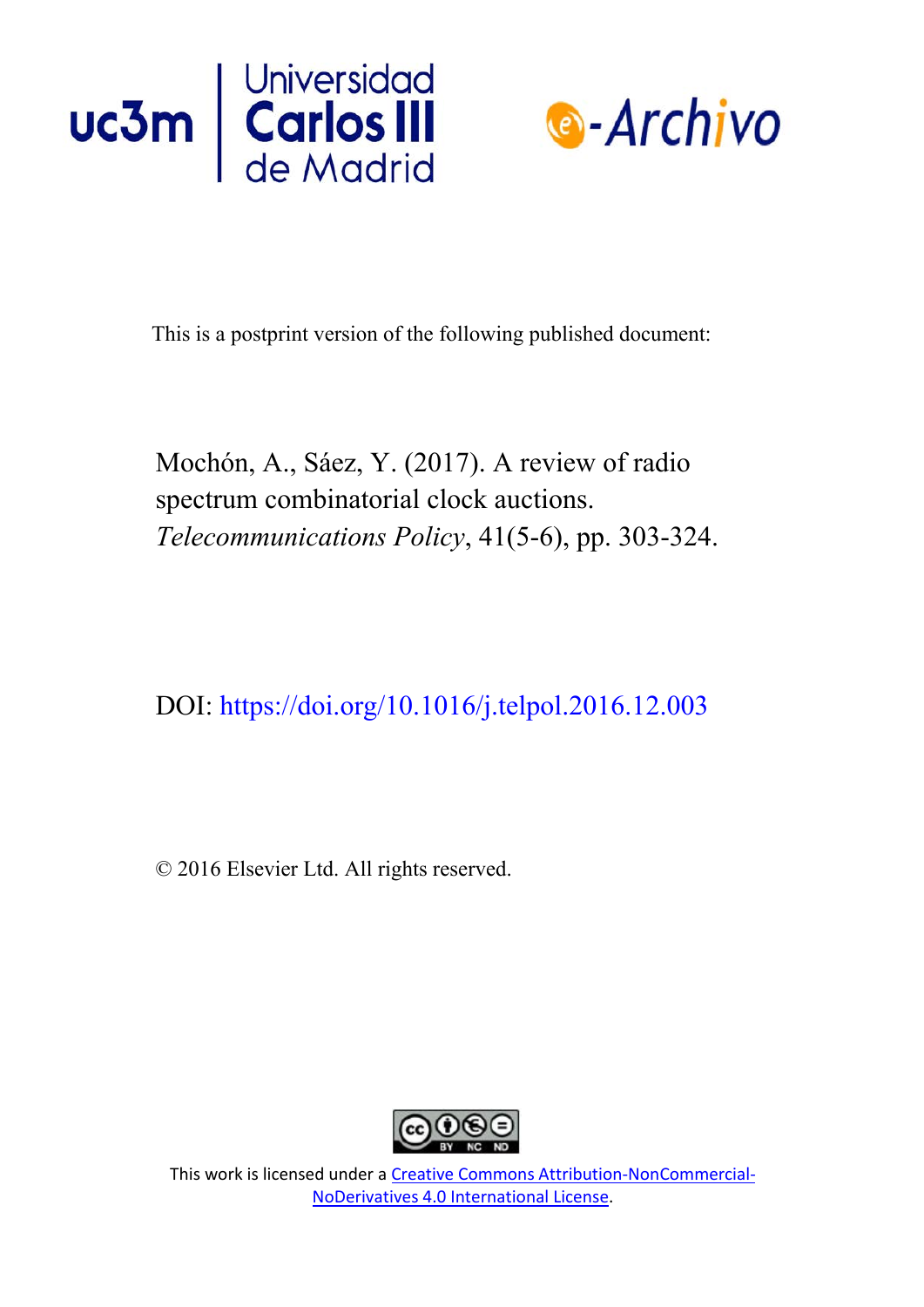# A review of radio spectrum combinatorial clock auctions

# Asuncion Mochon<sup>a</sup>, Yago Saez<sup>b,\*</sup>

<sup>a</sup>*Applied .Economics and Economic History Department UNED, Madrid, Spain* 

**b** *Computer Science Department University Q:n-los m <1! Madrid, Spain* 

# **A B S TR AC T**

<span id="page-1-1"></span><span id="page-1-0"></span>This paper surveys a decade of Combinatorial Clock Auctions (CCAs) to allocate radio spectrum licenses from their inception to 2016. Although all CCAs share a common stru[cture \(first an allo](#page-1-0)[ca](#page-1-1)[tio](#page-1-2)n stage and then, an assignment stage), regulators have tailored key variables depending on their spectrum policies and market structures. We identify these variables, such as: spectrum packaging policy, reserve price, demand limit, activity rule, transparency and pricing rule. We also analyze the different ways in which regulators can design them along with their implications. This theoretical work is accompanied by a review of the practical implementation decisions in each actual auction and final outcomes. Although all the information is public, it is not easy to find because it is highly disaggregated. Finally, after having identified advantages and disadvantages in this auction model, we present some proposals to improve the actual mechanism.

*K2ywords:*  Combinatorial clock auction (CCA) Spectrum auction Spectrum packaging policy Reserve price Demand limit Activity rules Transparency Pricing rule

## 1. **Introduction**

The Combinatorial Clock Auction (CCA) was presented for the first time by [Ausubel, Cramton and Milgrom, \(2006](#page-1-3)). Two years later, in 2008, the communications regulator in the UK (Ofcom) adopted this mechanism for two award processes. Since then, many other countries have implemented CCAs as the mechanism to award available spectrum, displacing Simultaneous Multiple Round Auctions (SMRAs).

The CCA is a hybrid auction with two stages. First, there is an allocation stage in which the number of lots each bidder wins and the base prices are settled. Then, an assignment stage is run to determine which specific lots are awarded to each winning bidder. The allocation stage is a two stage bidding process. First is the clock stage, composed of multiple rounds in which prices increase until there is no excess demand for any item. In each round, bidders submit a single bid for a package of items at the current prices. Following the clock phase is the supplementary phase, which is a single round process in which bidders can submit multiple bids both to improve their clock bids and to bid for new packages. With all the clock and supplementary bids submitted, the Winner Determination Problem (WDP) is solved finding the value maximizing combination, using the XOR bidding language in which all bids are mutually exclusive. Finally, the allocation price for each winning bidder is calculated using a second price rule.

All CCAs recently conducted in different countries share this general structure. Nevertheless, each regulator has tailored key rules such as setting reserve prices, demand limits, and rules related to activity, transparency or pricing. These practical implementation decisions, together with the structure of each market and the spectrum packaging policies, have had a significant impact on the final outcome.

This paper surveys a decade of spectrum CCAs from their inception to 2016. While all the information is public, it is not easy to find because it is highly disaggregated. The goal in this paper is twofold: first, to gather all information about the final design in each

<span id="page-1-3"></span><span id="page-1-2"></span>• Corresponding author. *E-mail addresses:* amochon@cee.uned.es (A Mochon), yago.saez@uc3m.es (Y. Saez).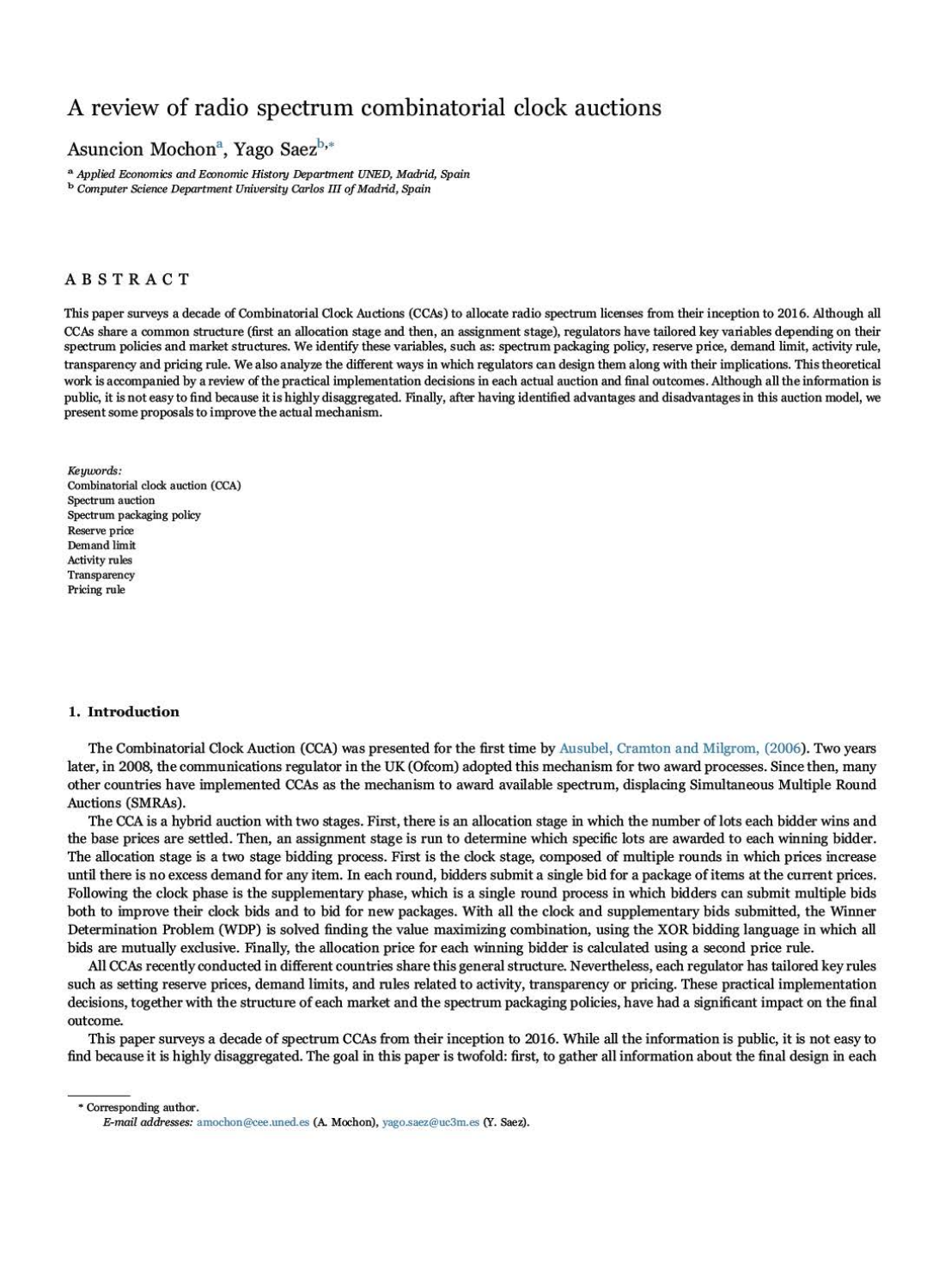country to observe how different regulators have adapted CCAs to their specific market structures; second, to compare and analyze the differences in order to understand its impact on the final outcome.

This paper is structured in the following way. [Section 2](#page-2-0) includes a brief review of the most relevant works related to CCAs. [Section 3](#page-3-0) highlights key rules that need to be tailored in any CCA, such as spectrum packaging policies, reserve prices, demand limits, activity rules, transparency, price increments and pricing rules. The description of these practical implementations is accompanied by a historical overview of the decisions taken in the CCAs performed up to the present.

[Section 4](#page-10-0) summarizes the main features and results of the auctions analyzed. The advantages and disadvantages identified in this auction model over the years are discussed in [Section 5.](#page-18-0) The paper ends with [Section 6](#page-20-0), in which the conclusions and possible future approaches are described.

### <span id="page-2-0"></span>2. State of the art

Due to the relevance of this allocation mechanism, there are previous works that have analyzed the CCA's advantages and limitations, proposed future improvements and included references to real spectrum auctions. A summary of the most relevant ones is included below.

[Ausubel and Cramton \(2011\)](#page-21-0) propose activity rules that combine revealed preference and eligibility point monotonicity. For the clock phase, they present a hybrid revealed preference/eligibility point approach. Bids in the supplementary phase must satisfy the revealed preference constrain with respect to the last clock round and all eligibility reducing rounds in which the bidder's eligibility was below the eligibility of the affected package bidding. This is known as the simplified revealed preference cap. [Section 3.4](#page-6-0) includes a complete list of the activity rule used in each CCA. The authors' suggestion for the clock phase was implemented in four auctions and only two CCAs included the proposed activity rule for the supplementary phase.

[Cramton \(2013\)](#page-21-1) shows how the CCA solves many of the SMRA's problems while maintaining its strengths. Among the advantages, he highlights enhanced substitution and the encouragement of price discovery and truthful bidding, given the pricing and activity rules. This paper includes references to UK CCAs.

[Bichler, Shabalin, and Wolf \(2013\)](#page-21-2) perform a lab experiment to compare the SMRA and the CCA in terms of bidding behavior, efficiency and revenues. They highlight some important aspects regarding bidding behavior under certain activity rules. A straightforward bidding strategy in the clock round is not always possible if a simple eligibility point rule is used. In the supplementary phase, bidders could have incentives to submit spiteful bids to increase their rival's prices without any risk if the revealed preference constrain with respect to the last clock package must be satisfied. [Section 3.4](#page-6-0) shows that all but four CCAs have used the simple eligibility point rule in the clock phase. In the supplementary phase the activity rule with respect to the last clock package was settled only in three auctions.

[Janssen and Karamychev \(2013\)](#page-22-0) describe a bidding behavior in CCAs in which bidders care about the price competitors have to pay and are budget constrained. They show that CCAs present many strategic gaming possibilities in both the clock and supplementary phases.

[Ausubel and Baranov \(2014a\)](#page-21-3) review critical decisions for implementing the CCA, such as the following: treating reserve prices as a lower bound or a minimum incremental cost; accommodating technological choice; setting activity rules; price increments in the clock phase; competition policies and the bidding language. How to customize these details can prove decisive for the final result of the auction. There are references to real CCAs throughout their work. [Section 3](#page-3-0) of the present work describes some of these variables, such as: reserve price; activity rules; price increment; and competition policies. Furthermore, final implementations in each CCA are included.

[Ausubel and Baranov \(2014b\)](#page-21-3) analyze both the advantages and limitations of CCAs and describe how these auctions have been implemented in different countries. Ultimately, the authors recommend the following improvements to be done in future: combining non mutually exclusive bids ("OR bids") and mutually exclusive bids ("XOR bids"); introducing activity rules based on the General Axiom of Revealed Preference (GARP); and transforming the CCA into an iterative first price auction.

[Levin and Skrzypacz \(2014\)](#page-22-1) describe ex post equilibria in three different scenarios. The first is focused on the standard allocation problem. In the second scenario, bidders have the incentive to make their rivals pay more. In the third scenario, bidders try to raise each other's price by relaxing the activity rule constraints on their final bids. Neither efficient allocation nor truthful Vickrey prices are achieved in any of these scenarios. These authors also include an analysis of the UK spectrum auctions in 2008 and 2013 as well as the Austrian 4G auction (2013).

More recently, [Janssen, Karamychev and Kasberger \(2015\)](#page-22-2) explore the CCA properties when bidders are budget constrained in two scenarios. In the first scenario, with "standard" preferences, bidders only care about the items they win and the price they pay. In the second scenario, bidders also care about the rival's price and the lots earned.

Finally, Bichler, Goetzendorff [and Kroemer \(2016\)](#page-22-3) have analyzed bidding behavior in CCAs. These authors state that although from a theoretical point of view bidders have the incentive to bid straightforwardly, in real auctions, bidders deviate significantly from straightforward bidding. The results come from both lab experiments and real spectrum auctions analysis (the UK multi band spectrum auction in 2013 and the Canadian 700 MHz auction in 2014). The authors conclude that a strong activity rule based on the GARP, which tests bidding consistency throughout the entire history, could be a solution. Price discovery and truthful bidding are analyzed in [Section 5.2](#page-18-1). of the present work.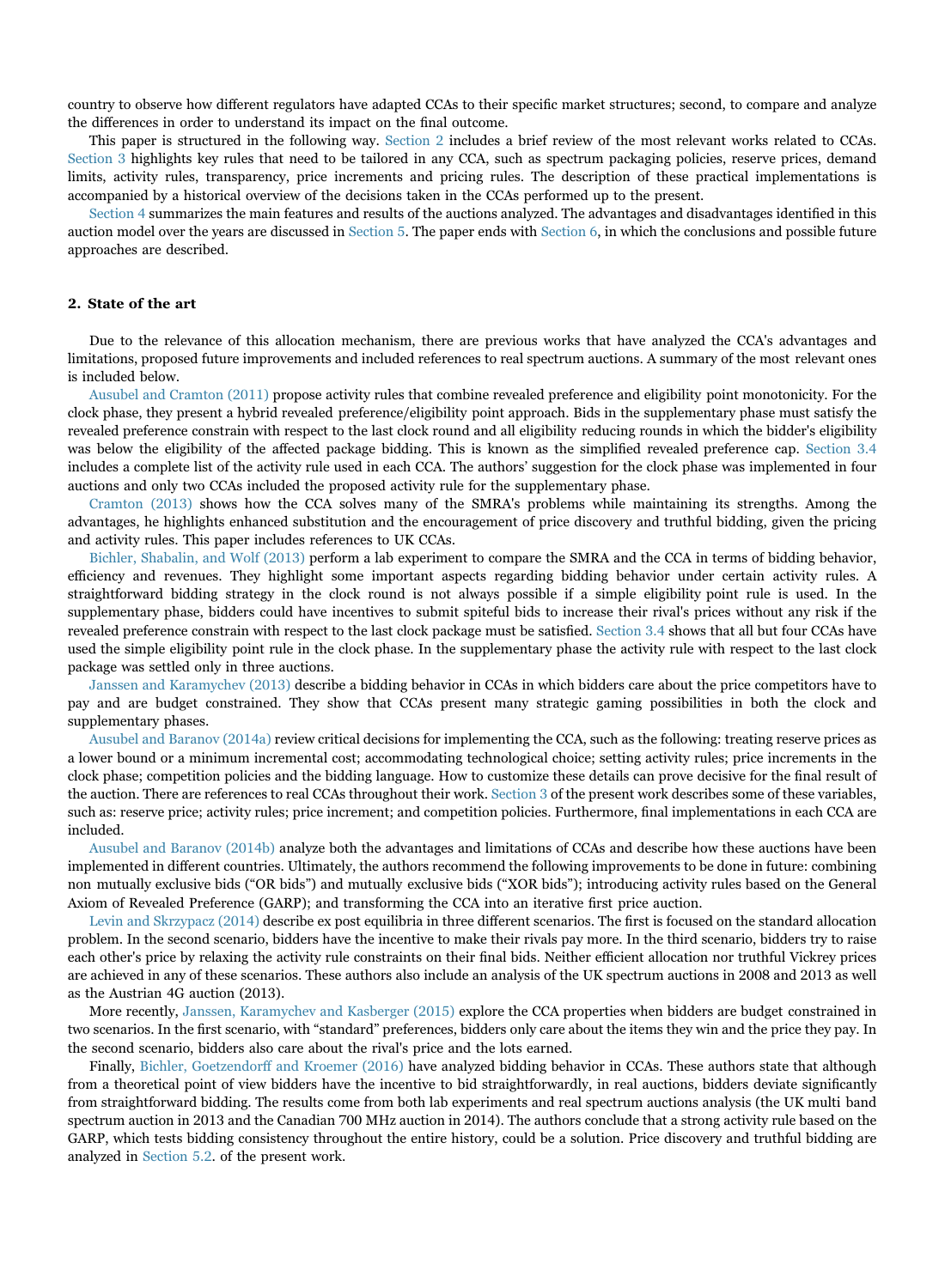#### <span id="page-3-1"></span>Table 3.1

Spectrum CCAs up to 2016.

Source: Compilation based on information from regulator websites and other public information. Prices were converted from local currencies into USD using www.xe. com exchange rates at the auction date.

| Year | Country     | Total reserve value (million \$) | Reserve value allocated items (million \$) | Final payment (million \$) | Price increment $(\%)^a$ |
|------|-------------|----------------------------------|--------------------------------------------|----------------------------|--------------------------|
| 2016 | Mexico      | 166.11                           | 162.67                                     | 165.78                     | $\overline{2}$           |
| 2015 | Canada      | 199.98                           | 193.86                                     | 599.78                     | 209                      |
| 2014 | Canada      | 820.00                           | 819.74                                     | 4816.62                    | 488                      |
| 2014 | Slovenia    | 143.53                           | 134.48                                     | 204.02                     | 52                       |
| 2013 | Australia   | 2971.33                          | 2013.23                                    | 2017.08                    | 0                        |
| 2013 | Slovakia    | 187.02                           | 187.02                                     | 215.13                     | 15                       |
| 2013 | Austria     | 725.18                           | 725.18                                     | 2680.94                    | 270                      |
| 2013 | UK 4 G      | 2195.62                          | 2195.62                                    | 3820.60                    | 74                       |
| 2012 | Netherlands | 619.55                           | 619.55                                     | 4924.61                    | 695                      |
| 2012 | Ireland     | 278.61                           | 262.62                                     | 605.81                     | 131                      |
| 2012 | Denmark     | 44.01                            | 44.01                                      | 125.14                     | 184                      |
| 2012 | Switzerland | 680.02                           | 657.66                                     | 1083.80                    | 65                       |
| 2010 | Austria     | 9.88                             | 9.88                                       | 51.36                      | 420                      |
| 2010 | Denmark     | 3.53                             | 3.44                                       | 182.98                     | 5216                     |
| 2010 | Netherlands | 2.54                             | 1.74                                       | 3.52                       | 102                      |
| 2008 | UK L Band   | 1.87                             | 1.87                                       | 16.40                      | 777                      |
| 2008 | UK 10 40 K  | 1.59                             | 1.59                                       | 2.79                       | 75                       |
|      |             |                                  |                                            |                            |                          |

<sup>a</sup> The price increment is calculated by dividing the final payment by the reserve value allocated items.

#### <span id="page-3-0"></span>3. Practical implementations in CCAs: theory and history

Since CCA was introduced by ([Ausubel et al., 2006\)](#page-21-4), it has been used in 17 spectrum auctions in 11 countries and has yielded very different outcomes. [Table 3.1](#page-3-1). recapitulates spectrum CCAs up to  $2016<sup>1</sup>$ . [The results through the years have greatly di](#page-3-2)ffered. Some auctions, such as the Dutch 2.6 GHz (2010) auction, had a spectacular price increment. In others, such as in Mexico (2016) and Australia (2013), the final prices were very close to reserve values.

Although the CCA was used in all these award processes, lots of different bands and size were offered, generating great diversity. Market structure and competition per country also have an important impact on the final outcome. Furthermore, each regulator tailored key variables, such as spectrum packaging, reserve price, demand limit, activity rule, transparency and price. In the following sub sections, we discuss different ways of designing these variables, and we describe the decisions made in each case.

#### 3.1. Spectrum packaging policy

One of the main advantages of CCAs is the ability to auction heterogeneous lots in a single auction. Accepting bids for complete packages eliminates the exposure problem or risk faced by bidders when complement items are auctioned if they only win some (but not all) items included in the demanded package.

Many regulators have chosen to perform multi band auctions, where spectrum of different bands is offered in the same process. In other cases, a spectrum of the same band is auctioned, but lots are grouped according to variables such as size, paired/unpaired, with/without coverage obligations, interferences, and licensing terms. [Table 3.2.](#page-4-0) depicts CCAs per band and the total spectrum available per auction.

Regulators must make multiple decisions regarding spectrum packaging, such as how to manage the competing demands from different technologies (service neutrality versus dedicated licenses), the size of lots, licensing terms, coverage obligations, how much paired and unpaired spectrum to offer, roaming or network sharing. [Table 3.3](#page-4-1). shows the distribution in each country between paired and unpaired spectrum offerings, along with the lot size settled. The trend suggests that paired spectrum offerings are grouped in 2×5 MHz or 2×10 MHz blocks, while unpaired spectrum offerings are frequently grouped in 5 MHz blocks.

#### 3.2. Reserve prices

Setting the reserve price or opening bid is not a trivial decision, as any choice involves certain risks. On the one hand, the establishment of a high reserve price may discourage small players, decreasing the competition level and increasing the chances of having unsold lots. On the other hand, setting a low reserve price exposes the regulator to low revenues and may incentivize collusive behavior among participants.

In recent years, regulators have made very different decisions regarding reserve price policies, as we found a great dispersion.

<span id="page-3-2"></span><sup>1</sup> [Ausubel and Baranov \(2014a\)](#page-21-5) mention that the first CCA with an assignment stage was conducted in Trinidad and Tobago in 2005. Nevertheless, the rules were not found at the website of the Telecommunications authority of Trinidad and Tobago, so it is not included in this work.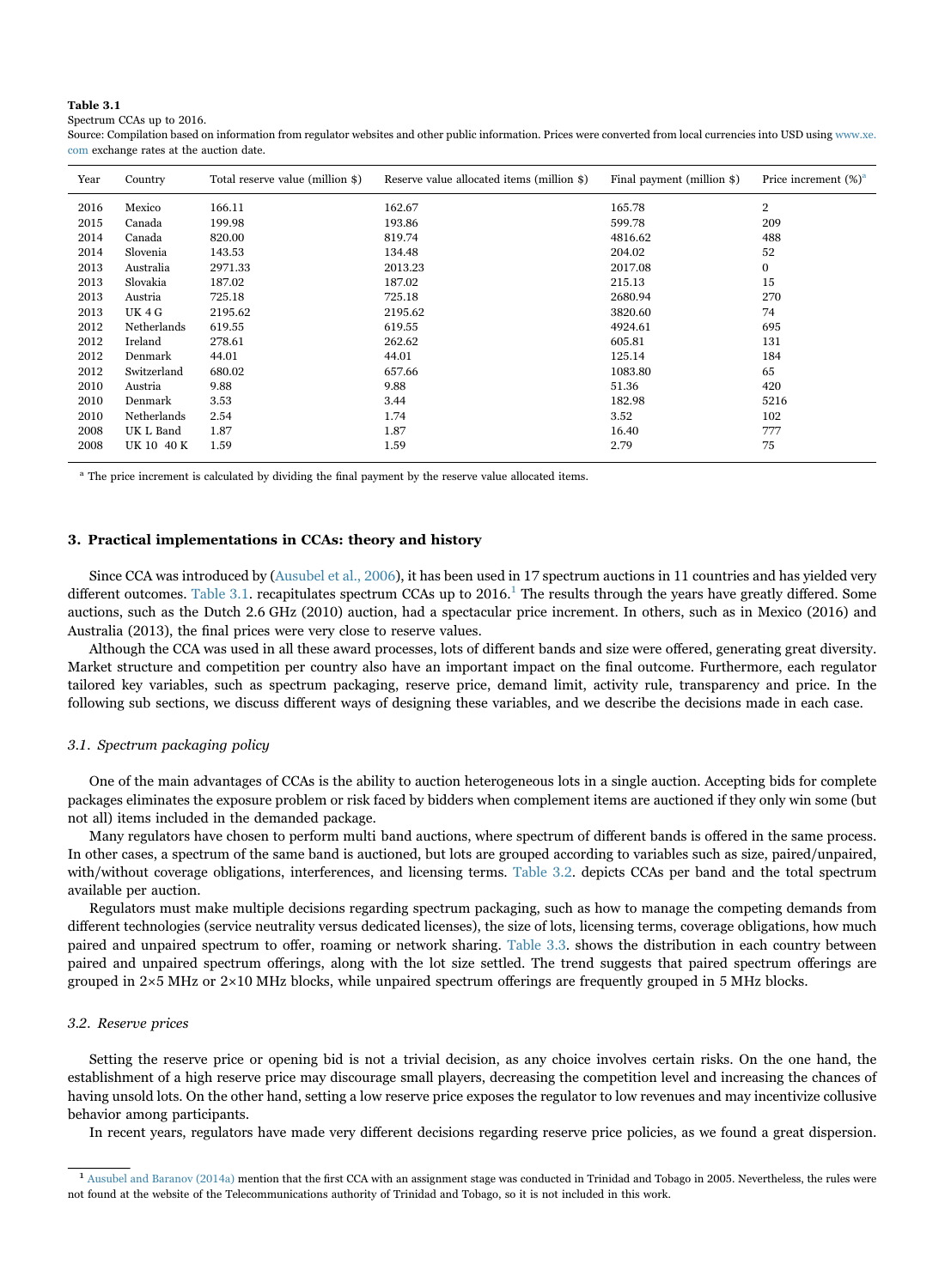<span id="page-4-0"></span>Table 3.2 CCAs per spectrum band. Source: Compilation based on information from regulator websites and other public information.

| Year | Country           | Spectrum band                                               | Total MHz |
|------|-------------------|-------------------------------------------------------------|-----------|
| 2016 | Mexico            | 1700 MHz                                                    | 80.0      |
| 2015 | Canada            | 2500 MHz across 61 service areas                            | 6360.0    |
| 2014 | Canada            | 700 MHz across 14 service areas                             | 952.0     |
| 2014 | Slovenia          | 800 MHz, 900 MHz, 1800 MHz, 2100 MHz and 2600 MHz           | 500.0     |
| 2013 | Australia         | 700 MHz and 2500 MHz across 11 service areas                | 1630.0    |
| 2013 | Slovakia          | 800 MHz, 1800 MHz and 2600 MHz                              | 290.8     |
| 2013 | Austria           | 800 MHz, 900 MHz and 1800 MHz                               | 280.0     |
| 2013 | UK <sub>4</sub> G | 800 MHz and 2600 MHz                                        | 250.0     |
| 2012 | Netherlands       | 800 MHz, 900 MHz, 1800 MHz, 1900 MHz, 2100 MHz and 2600 MHz | 359.6     |
| 2012 | Ireland           | 800 MHz, 900 MHz and 1800 MHz                               | 560.0     |
| 2012 | Denmark           | 800 MHz                                                     | 60.0      |
| 2012 | Switzerland       | 800 MHz, 900 MHz, 1800 MHz, 2100 MHz and 2600 MHz           | 605.0     |
| 2010 | Austria           | 2600 MHz                                                    | 190.0     |
| 2010 | Denmark           | 2500 MHz and 2010 MHz                                       | 205.0     |
| 2010 | Netherlands       | 2600 MHz and 2010 MHz                                       | 199.7     |
| 2008 | UK L Band         | 1400 MHz                                                    | 39.7      |
| 2008 | UK 10 40 K        | 10, 28, 32, 40 GHZ                                          | 5832.0    |

#### <span id="page-4-1"></span>Table 3.3

Spectrum packaging per CCA.

Source: Compilation based on information from regulator websites and other public information.

|      |                   | Paired                                                                            |           | Unpaired        |           |
|------|-------------------|-----------------------------------------------------------------------------------|-----------|-----------------|-----------|
| Year | Country           | Lots size (MHz)                                                                   | Total MHz | Lots size (MHz) | Total MHz |
| 2016 | Mexico            | $2\times 5$                                                                       | 80        |                 |           |
| 2015 | Canada            | $2\times10$                                                                       | 5460      | 25              | 900       |
| 2014 | Canada            | $2\times6$ and $2\times5$                                                         | 784       | 6               | 168       |
| 2014 | Slovenia          | $2\times5$ , $2\times10$ and $2\times15$                                          | 430       | 5               | 70        |
| 2013 | Australia         | $2\times 5$                                                                       | 1630      |                 |           |
| 2013 | Slovakia          | $2\times5$ , $2\times0.4$ , $2\times0.6$ , $2\times1.2\times1.2$ and $2\times2.2$ | 240.8     | 5               | 50        |
| 2013 | Austria           | $2\times 5$                                                                       | 280       |                 |           |
| 2013 | UK <sub>4</sub> G | $2\times5$ and $2\times10$                                                        | 200       | 5               | 50        |
| 2012 | Netherlands       | $2\times 5$                                                                       | 290       | 14.6 and 5      | 69.6      |
| 2012 | Ireland           | $2\times 5$                                                                       | 560       |                 |           |
| 2012 | Denmark           | $2\times5$ and $2\times10$                                                        | 60        |                 |           |
| 2012 | Switzerland       | $2\times5$ and $2\times10$                                                        | 540       | 5 and 15        | 65        |
| 2010 | Austria           | $2\times 5$                                                                       | 140       | 5               | 50        |
| 2010 | Denmark           | $2\times 5$                                                                       | 140       | 5 and 15        | 65        |
| 2010 | Netherlands       | $2\times 5$                                                                       | 130       | 5 and 9.7       | 69.7      |
| 2008 | UK L Band         |                                                                                   |           | 1.7 and 12.5    | 39.7      |
| 2008 | UK 10 40 K        | $2\times10$ , $2\times112$ , $2\times126$ and $2\times250$                        | 5832      |                 |           |

#### <span id="page-4-2"></span>Table 3.4.a

Reserve Price in \$/MHz-pop for sub 1 GHz bands.

Source: Compilation based on information from regulator websites and other public information.

| Year                  | Country           | 700 MHz | 800 MHz | 900 MHz | Licensing term (years) |
|-----------------------|-------------------|---------|---------|---------|------------------------|
| 2014                  | Canada            | 0.3602  |         |         | 20                     |
| 2014                  | Slovenia          |         | 0.2503  | 0.3125  | 15                     |
| 2013                  | Australia         | 1.3963  |         |         | 15                     |
| 2013                  | Slovakia          |         | 0.4609  |         | 15                     |
| 2013                  | Austria           |         | 0.5026  | 0.4696  | 16 & 14                |
| 2013                  | UK <sub>4</sub> G |         | 0.4824  |         | 20                     |
| 2012                  | Netherlands       |         | 0.2704  | 0.2233  | 17                     |
| 2012                  | Ireland           |         | 0.2265  | 0.2265  | 15                     |
| 2012                  | Denmark           |         | 0.1312  |         | 22                     |
| 2012                  | Switzerland       |         | 0.2898  | 0.2898  | 16 & 15                |
| Average reserve price |                   | 0.7092  | 0.2997  | 0.2928  |                        |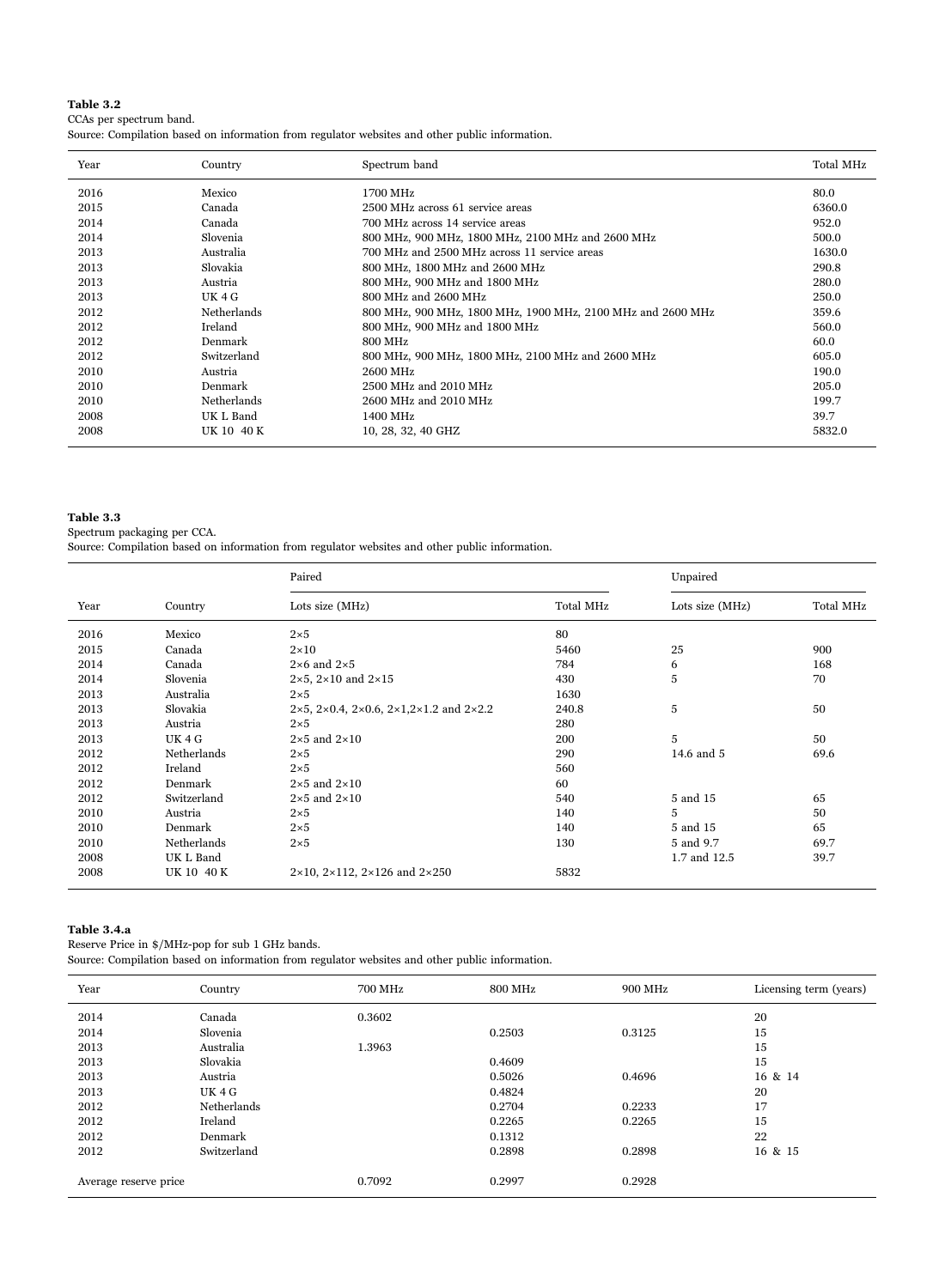#### Table 3.4.b

Reserve price in \$/MHz-pop for 1.4 2.6 GHz bands.

Source: Compilation based on information from regulator websites and other public information.

| Year                  | Country     | 1400 MHz | 1700 1800 MHz | 2010 2100 MHz | 2500 2600 MHz | Licensing term (years) |
|-----------------------|-------------|----------|---------------|---------------|---------------|------------------------|
| 2016                  | Mexico      |          | 0.0196        |               |               | 15                     |
| 2015                  | Canada      |          |               |               | 0.0734        | 20                     |
| 2014                  | Slovenia    |          | 0.1596        | 0.0408        | 0.0395        | 15, 7 & 15             |
| 2013                  | Australia   |          |               |               | 0.0308        | 15                     |
| 2013                  | Slovakia    |          | 0.0535        |               | 0.0248        | 13 & 15                |
| 2013                  | Austria     |          | 0.2293        |               |               | 14                     |
| 2013                  | UK 4 G      |          |               |               | 0.0279        | 20                     |
| 2012                  | Netherlands |          | 0.0319        |               | 0.0090        | 17                     |
| 2012                  | Ireland     |          | 0.1132        |               |               | 15                     |
| 2012                  | Switzerland |          | 0.1129        | 0.1129        | 0.1129        | 18                     |
| 2010                  | Austria     |          |               |               | 0.0008        | 15                     |
| 2010                  | Denmark     |          |               | 0.0011        | 0.0033        | 20                     |
| 2010                  | Netherlands |          |               | 0.0004        | 0.0008        | 20                     |
| 2008                  | UK L Band   | 0.0008   |               |               |               | 15                     |
| Average reserve price |             | 0.0008   | 0.0767        | 0.0068        | 0.0129        |                        |

#### Table 3.4 c

Reserve price in \$/MHz-pop for bands above 10 GHz.

Source: Compilation based on information from regulator websites and other public information.

| Year | Country    | LO GHZ   | 20 GHZ   | 32 GHZ   | 40 GHZ   | Licensing term (years) |
|------|------------|----------|----------|----------|----------|------------------------|
| 2008 | UK 10 40 K | 0.000016 | 0.000005 | 0.000007 | 0.000002 | 15                     |

[Tables 3.4.a. 3.4.c.](#page-4-2) show opening bids measured in \$/MHz pop.<sup>2</sup>[The last column of the table shows the number of years each](#page-5-0) license lasts.<sup>3</sup> In cases where different bands have diff[erent durations, the license years have been included in the order of the band.](#page-5-1) There are some specific cases worth mentioning:

- Australia 2013: All licenses last 15 years, except in two service areas in the 2.5 GHz band.
- Austria 2012: The 900 MHz band includes licenses for 12 and 14 years. The table includes only the reserve value for 14 years. In the same way, the 1800 MHz band includes licenses for 10, 12 and 14 years, but the table only includes the reserve price for 14 years.
- Ireland 2010: Two time slides were auctioned for each spectrum band (until 2015 and until 2030). The table only reflects the values for licenses until 2030.
- Switzerland 2012: The 1800 MHz band includes 15 and 18 years' licenses. The 2.1 GHz band included licenses for 15 and 18 years. The table only incorporates values for 18 years.

Setting the value of the opening bid is not the only decision regulators have to make with respect to this variable. They also have to decide the implications for the final price calculation<sup>4</sup>[:](#page-5-2)

- Bundle reserve prices option (knows as "bounds only"): The final price of a package must be at least the sum of the starting price of all lots included in the package.
- Incremental reserve prices option (knows as "reserve bidders"): The incremental price of winning an additional lot is at least the reserve price of that lot. To implement this option, the seller submits a reserve bid for each lot that is included both in the allocation process (WDP) and when computing final prices.

At first, CCAs chose the bounds only option, but recently, the reserve bidder option has dominated: Ireland (2012), Austria (2013), Australia (2013), Slovenia (2014), Canada (2014 and 2015) and Mexico (2016). When the reserve bidder option is settled, the bounds only option is also satisfied, but not vice versa.

<span id="page-5-0"></span> $2$  To perform a more rigorous comparison, we recommend following the data treatment in [DotEcon and Aetha \(2012\),](#page-22-4) in which reserve prices are adjusted with GDP, license term and inflation. It would also be good to know the spectrum characteristics in terms of coverage obligation, interferences, roaming and technology.<br><sup>3</sup> For some CCAs, the exact licensing term was not found,

<span id="page-5-1"></span>

<span id="page-5-2"></span>from the year after the auction and have counted the licensing duration. <sup>4</sup> [Ausubel and Baranov \(2014a, 2014b\)](#page-21-5) describe some implications of these options.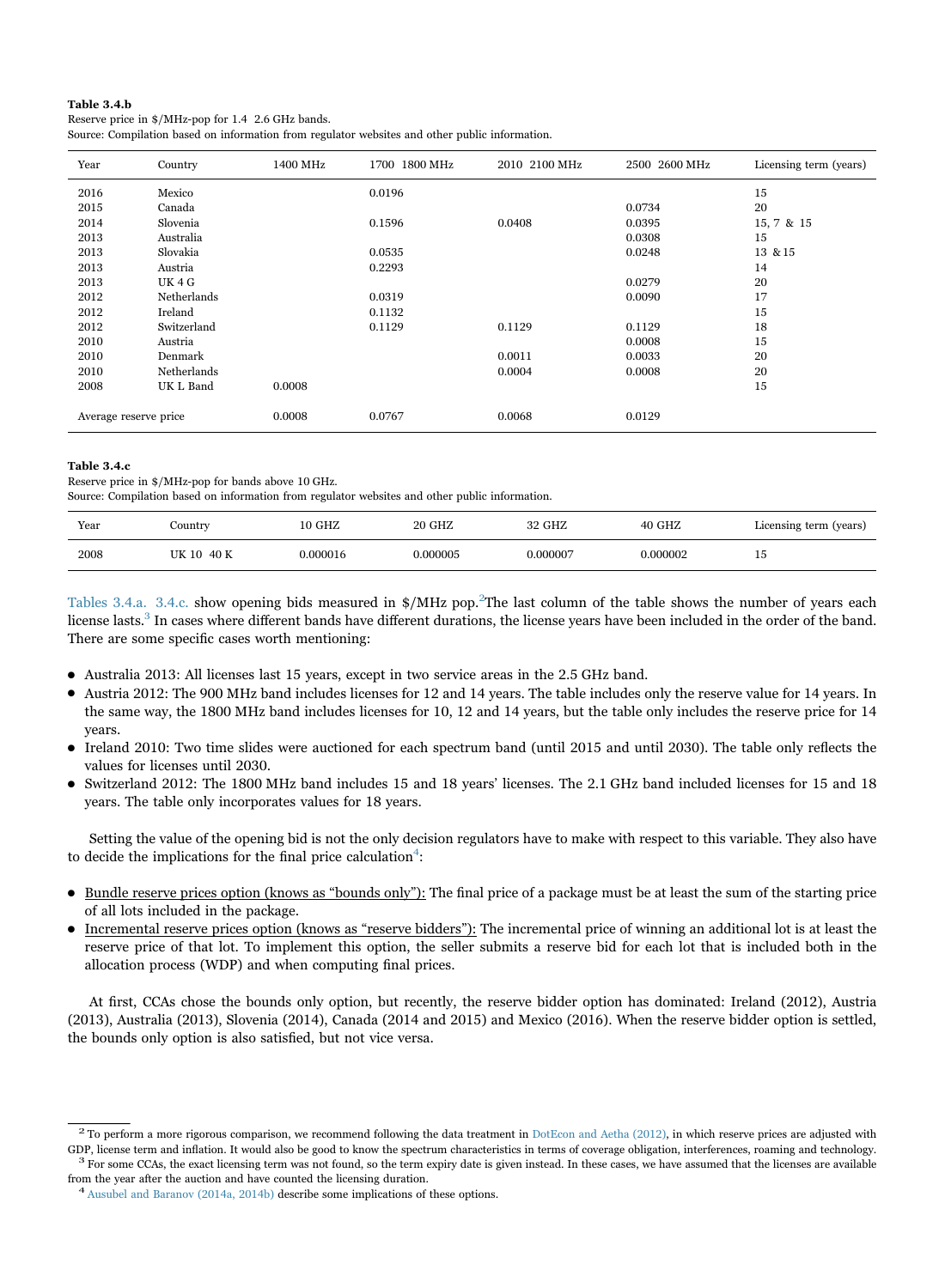## 3.3. Demand limits

Traditionally, regulators set limits on the bidders' demand with the aim of diversifying the number of winners. While these tools tend to lessen competition during the auction (and potentially reduce final prices), they also incentivize the entry of new participants, thus reducing market concentration. Next, main the mechanisms are described<sup>[5](#page-6-1)</sup>:

## 3.3.1. Spectrum caps

The maximum amount of spectrum a bidder can get can be set in different ways:

- For a specific spectrum band or an overall cap across bands.
- It can be applied only to licenses obtained in that auction or accumulated on previous holdings.
- Can be symmetrical for all bidders or asymmetrical, i.e., incumbent operators subject to lower caps, known as virtual set aside.

The cap setting can have an important effect on the final outcome. If a cap is set too low, bidders might not have the option to acquire the spectrum needed for feasible business cases, which will discourage participation. If the cap is too high, it might become non binding and will have no effect. It could also happen that, according to the cap and the market structure, demand matches supply, killing competition.

#### 3.3.2. Spectrum set aside

One or more blocks of spectrum are reserved for a type of bidder. Usually incumbents are excluded from bidding on those blocks, and only new entrants can demand them.

From the incumbent's point of view, having set aside spectrum implies a reduction of the available spectrum, which increases competition and the final prices for non set aside blocks. This tool encourages small players participate, as it increases their chances of getting spectrum at lower prices. Obviously, when set aside spectrum is settled, it generates a gap in final prices paid per type of bidder.

The demand limit tools set up in each CCA are summarized in [Table 3.5.](#page-7-0) On decisions made over the years, we highlight the following:

- Canada 2014: In addition to the overall cap, the regulator imposed a specific cap for large wireless service providers (virtual set aside).
- Austria 2013: The regulator offered two frequency blocks in the 800 MHz band for a new entrant in the pre auction, but because there was no demand, it was finally allocated in the main auction.
- UK 2013: A set aside block was settled in each band, leaving the market to resolve which of them would finally be the set aside spectrum.
- Netherlands 2012: The regulator fixed a set aside block in the 800 MHz and 900 MHz bands plus a cap on the maximum number of reserved frequencies to be acquired by newcomers.

#### <span id="page-6-0"></span>3.4. Activity rules

The allocation stage is the first phase of all CCAs, in which winners of generic lots and base prices are determined. This allocation process is comprised of a clock phase and a supplementary phase. To encourage price discovery and truthful bidding, activity rules are set between clock rounds and between the clock and supplementary phases. Also, activity rules can prevent sniping, i.e., bidders dropping in early rounds and bidding on later ones, therefore not revealing information.<sup>6</sup>

# 3.4.1. Activity rule in the clock phase

Two activity rules can be implemented in the clock phase: an eligibility point rule and a simplified revealed preference /eligibility point hybrid rule.

● Eligibility point rule

The point based approach limits the size of the packages in which a bidder can bid in each round based on the previous rounds. Bidders start the auction with a given level of Eligibility Points (EPs), and in each round, the current eligibility is calculated by adding the EP of the lots they bid on. The rule states that a bidder can never bid for a larger package, in terms of EP, than in the previous round.

The main advantage of this rule is that it is very easy to implement and understand. However, it has two major drawbacks. First, the effectiveness of this rule will depend on how the regulator grants the EP. Second, under this rule, the best strategy a bidder can follow is to bid for the largest package that is still profitable, but a truthful bidder could be sharply constrained in the supplementary

<span id="page-6-2"></span>

<span id="page-6-1"></span> $^5$  [Cramton, Kwerel, Rosston, and Skrzypacz \(2011\)](#page-21-6) analyze different tools that encourage competition and improve market outcomes.<br> $^6$  To understand the activity rules in more detail, we recommend the papers presented b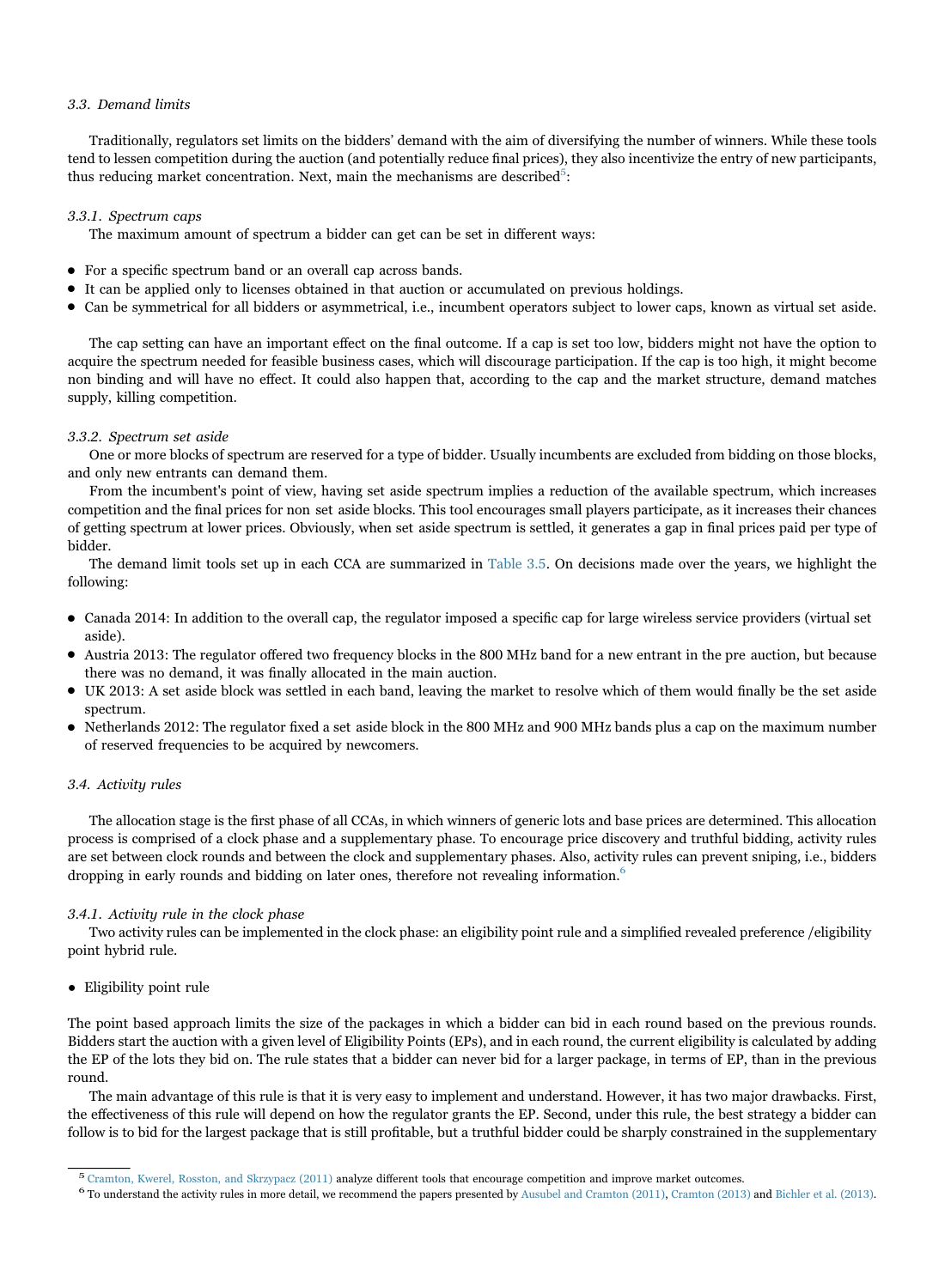<span id="page-7-0"></span>Table 3.5 Demand limits implemented. Source: Compilation based on information from regulator websites and other public information.

| Year | Country     | Caps | Set-aside |
|------|-------------|------|-----------|
| 2016 | Mexico      | Yes  | No        |
| 2015 | Canada      | Yes  | No        |
| 2014 | Canada      | Yes  | No        |
| 2014 | Slovenia    | Yes  | Yes       |
| 2013 | Australia   | Yes  | No        |
| 2013 | Slovakia    | Yes  | No        |
| 2013 | Austria     | Yes  | Yes       |
| 2013 | UK 4 G      | Yes  | Yes       |
| 2012 | Netherlands | Yes  | Yes       |
| 2012 | Ireland     | Yes  | Yes       |
| 2012 | Denmark     | Yes  | No        |
| 2012 | Switzerland | Yes  | No        |
| 2010 | Austria     | Yes  | No        |
| 2010 | Denmark     | Yes  | No        |
| 2010 | Netherlands | Yes  | No        |
| 2008 | UK L Band   | No   | No        |
| 2008 | UK 10 40 K  | No   | No        |

phase because of the activity rules.

# ● Simplified RP/Eligibility Point hybrid rule

[Ausubel et al. \(2006\)](#page-21-4) proposed an activity rule based on the Revealed Preference (RP) constraint, which allows bidders to bid on packages that have become less expensive, even if they are larger. A bidder is allowed to bid on package  $q<sup>t</sup>$  if satisfies the RP constraint with respect to the package bid in round  $l$  for  $l < t$ :

$$
q^t(p^t - p^l) \le q^l(p^t - p^l),\tag{1}
$$

where pt is the vector of clock prices for round t.

The main advantage is that if, during the clock phase, bidders bid straightforwardly, they would be able, in the supplementary phase, to bid the full value for every package.

However, this rule has an important risk. If valuations are not entirely consistent or change during the clock phase, the rule can lead to a dead end. In a certain round, it can fail to draw any bid that meets the RP constraint, so the bidder will have to drop out of the auction.

To avoid this situation, [Ausubel and Cramton \(2011\)](#page-21-0) propose the simplified revealed preference with an eligibility point safe harbor rule (Simplified RP/Eligibility Point Hybrid rule). Under this rule, bidders can bid for a larger package if it meets the RP constraint with respect to any previous package in which there was a reduction of their EP. These are known as anchor packages. Likewise, bidders may always bid on packages with the same or a lesser EP than their actual eligibility.

## 3.4.2. Activity rule in the supplementary phase

In the supplementary phase, there is no limit on the bid amount for the last clock round (LCR) package. However, all other bids will be capped by the clock phase.

According to the initial proposal [\(Ausubel et al., 2006\)](#page-21-4), supplementary bids must also meet the RP constraint. The bid amount for package  $q$ ,  $b(q)$ , must satisfy the following constraint with respect to round t:

$$
b(q) \le b(q^r) + (q - q^r) p^t,\tag{2}
$$

where  $b(q^t)$  is the final bid for package  $q^t$  demanded in round t. The RP can be implemented in the following ways:

● Relative cap

The bid  $b(q)$  must satisfy RP with respect to the last clock round in which the bidder had sufficient eligibility to bid on this package.

● Intermediate cap

The bid  $b(q)$  must satisfy RP with respect to the last clock round in which the bidder had sufficient eligibility to bid on this package and all subsequent eligibility reducing rounds (anchor rounds).

● Final cap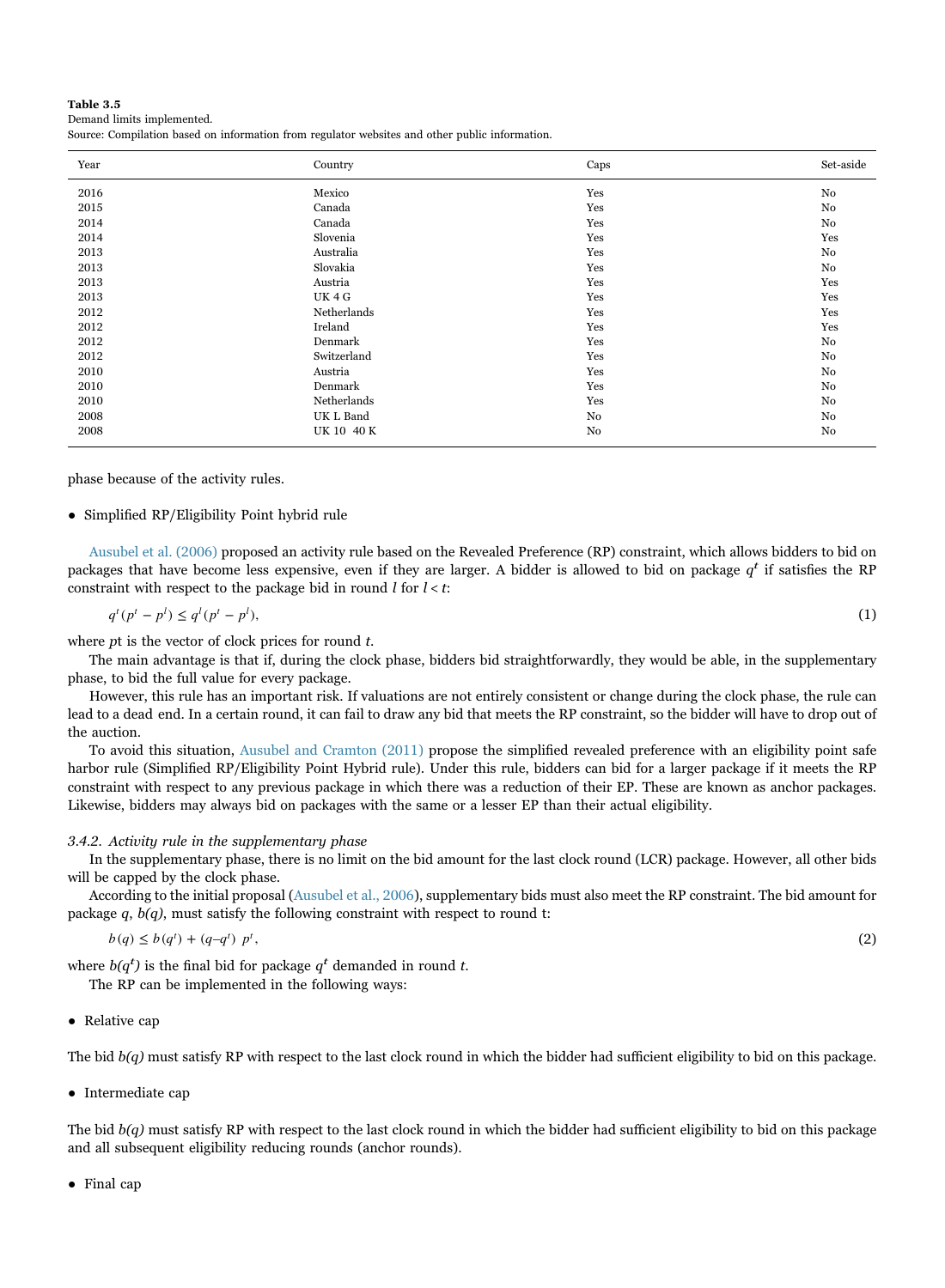#### <span id="page-8-0"></span>Table 3.6

Activity rules implemented for each CCA in each phase.

Source: Compilation based on information from regulator websites and other public information.

| Year | Country           | AR Clock | AR Supplementary                  |
|------|-------------------|----------|-----------------------------------|
| 2016 | Mexico            | EP       | Relative                          |
| 2015 | Canada            | Hybrid   | Simplified RP                     |
| 2014 | Canada            | Hybrid   | Simplified RP                     |
| 2014 | Slovenia          | EP       | Relative                          |
| 2013 | Australia         | Hybrid   | Relative                          |
| 2013 | Slovakia          | EP       | Relative                          |
| 2013 | Austria           | EP       | Relative (may relax or eliminate) |
| 2013 | UK <sub>4</sub> G | EP       | Relative                          |
| 2012 | Netherlands       | EP       | Relative                          |
| 2012 | Ireland           | Hybrid   | Relative+Final                    |
| 2012 | Denmark           | EP       | Relative                          |
| 2012 | Switzerland       | EP       | Relative                          |
| 2010 | Austria           | EP       | Relative (may relax or eliminate) |
| 2010 | Denmark           | EP       | Relative                          |
| 2010 | Netherlands       | EP       | Relative                          |
| 2008 | UK L Band         | EP       | Relative                          |
| 2008 | UK 10 40 K        | EP       | Relative                          |

The bid  $b(q)$  must satisfy RP with respect to the LCR.

● Simplified revealed preference cap

Intermediate and final caps are combined, so the bid  $b(q)$  must satisfy RP with respect to:

 $\Omega$  The last clock round in which the bidder had sufficient eligibility to bid on this package and all subsequent eligibility reducing rounds (anchor rounds);

 $\cap$  LCR.

[Table 3.6.](#page-8-0) shows a summary of the activity rules implemented in each phase of the CCAs. Austria is the only case in which the auctioneer reserves the right to relax the limits set by the RP constrain in the supplementary phase or even eliminate them.

Both Final Cap and Simplified Revealed Preference Cap activity rules set the limit with respect to the LCR, so the following hold ([Ausubel & Cramton, 2011\)](#page-21-0) 7 [:](#page-8-1)

1. Stable allocation: If demand equals supply in the LCR, the final award would be the same as the LCR because supplementary bids cannot change the allocation.

2. Safe bids: If there are unsold items in the LCR, a bidder can ensure winning his last clock package by increasing the bid for that package by the value of the unsold lots at the final round prices and by not bidding on a package not containing his LCR package.

3. Pick up bids: If there are unsold items in the LCR, but at least one bidder submits the highest permitted supplementary bid for a package including his LCR allocation and the set of unallocated items, then in the final allocation, each bidder will get his LCR package, and one bidder will also obtain the unallocated lots. If instead of bidding on the complete set of unallocated items bidders bid on an incremental set, unallocated items can be distributed among different bidders.

Stability among both phases encourages truthful bidding throughout the clock phase, as bidders never know which will be the last round. However, many regulators thought that the rule resulted in too much stability and decided not to implement it. So far only Canada and Ireland have established constraints with respect to the LCR, and only the Irish regulator would release to each bidder information about the aggregate demand in the last clock round. Hence, in the Canadian auction, the LCR allocation was not guaranteed because bidders had to make guesses about unsold items in the LCR.

To analyze the stability between both phases, we have compared LCR and final allocation in the CCAs where the information is public.

- Mexico (Relative Cap):
	- Final allocation was the same as LCR. Telcel was already bidding his maximum amount in the LCR according to its cap (six lots), so it could not have submitted safe or pick up bids. ATT decided not to submit a pick up bid including the unsold lot, although it only asked for two lots. In the final allocation, there was one unsold item.
- Canada 2500 (Simplified Revealed Preference Cap):

<span id="page-8-1"></span><sup>&</sup>lt;sup>7</sup> Assuming that a strict version of the revealed preference constraint with respect to the final clock round (T) is satisfied:  $b(q) < b(q^T) + (q \ q^T) p^T$ .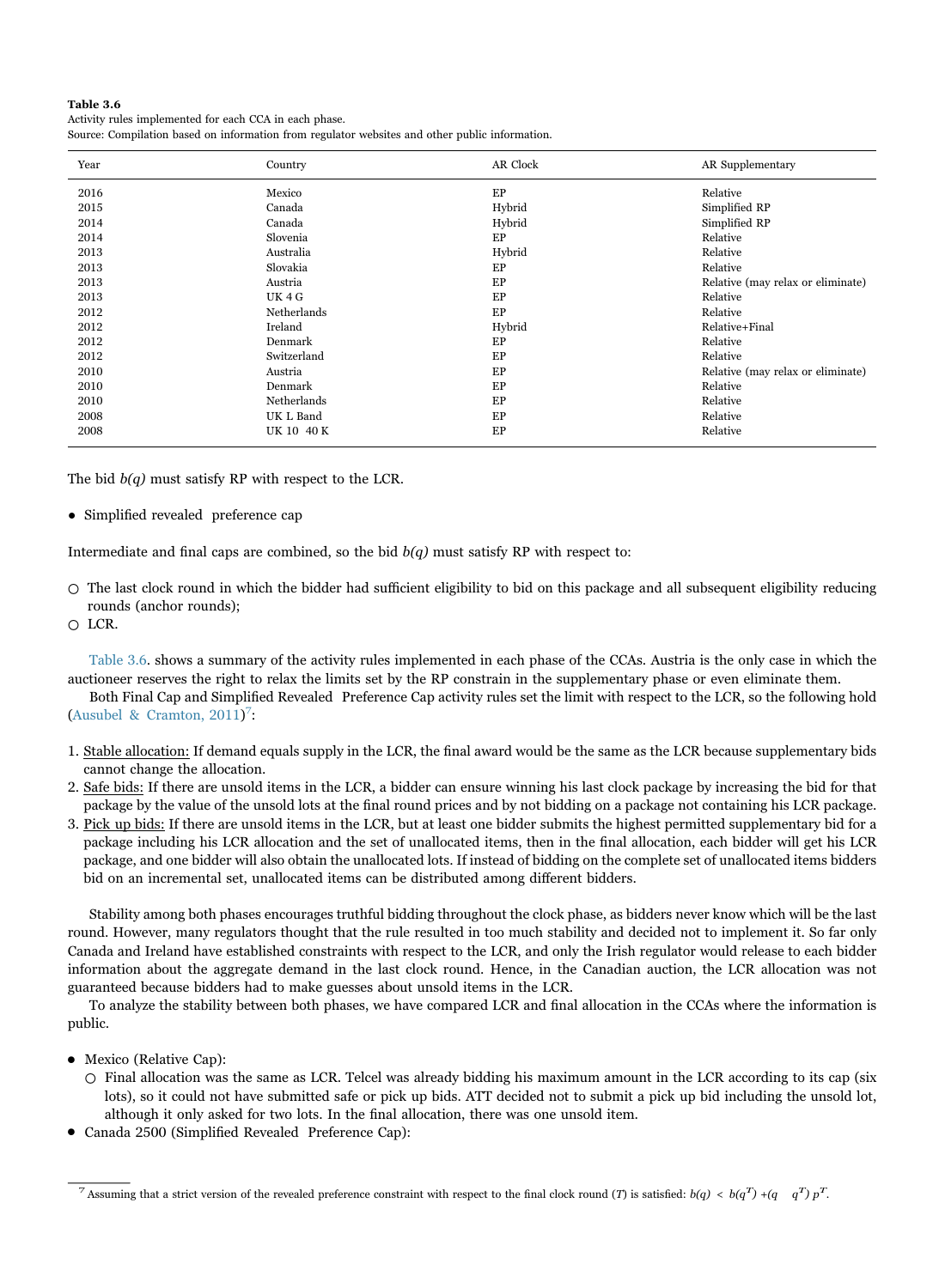- $\Omega$  318 licenses were auctioned, and the LCR ended with 38 unsold lots. Despite not knowing what the unsold lots were because the auctioneer did not provide information on aggregate demand in the LCR, all bidders maintained their final package. In addition, five bidders submitted successful pick up bids, which increased their LCR packages. Corridor Communications Inc., despite having a zero package in the LCR, obtained 16 items of the unallocated ones in the LCR. In the final outcome, there were still 16 unsold lots.
- Canada 700 (Simplified Revealed Preference Cap):
	- The Industry of Canada auctioned 98 licenses, and there were six unsold lots in the LCR. Again, no information about aggregate demand was provided in the LCR, and one bidder did not keep his last package. Telus lost two and won three licenses that were not in the LCR award. Others maintained their LCR packages. Bell added four licenses to this LCR package. At the end of the auction, there was one unallocated item.
- UK 4 G (Relative Cap):
	- The UK regulator offered 29 licenses, 22 of which were allocated in the LCR. However, only two bidders (Niche and Vodafone) won a larger package than their LCR one. Others got a different package with respect to the LCR. EE won 35 MHz, H3G lost 30 MHz and Telefonica, being most affected, lost 40 MHz. In the final allocation, all lots were awarded.
- UK L Band (Relative Cap):
	- The 17 licenses offered were entirely awarded to Qualcomm both in the LCR and the final allocation. This bidder only submitted a supplementary bid for the whole package, increasing his LCR bid amount.
- UK 10 40 K (Relative Cap):
	- 27 licenses were auctioned, and all except one were awarded at the end of the clock stage. However, four of the ten winners did not keep their LCR packages. There were also two bidders who, although they had sent a zero package in the LCR, won some licenses in the end. Three players won the same package as the LCR, and only one obtained a larger one. At the end of the process, there were no unallocated items.

## 3.5. Transparency

Another variable to decide is the amount of information provided to bidders during the process. A transparent model allows bidders to adapt as they observe their rivals' behavior, thus favoring price discovery. However, a less transparent design prevents collusive behavior that may generate lower profits, and it is even more important when competition is low.

Information provided between clock rounds and at the end of the clock phase is especially relevant in CCAs. Bidders always have full information on their own bids but none on their rivals, as anonymous bidding prevents coordination and encourages participation. The only information about the opponents' behavior is usually released through the aggregate demand (AD) per category after each clock round. However, not even this rule has been applied across all auctions. [Table 3.7](#page-9-0) shows a summary of the policy in each CCA.

Providing information on aggregate demand in the LCR is especially relevant if the activity rule settled upon depends on the LCR because bidders can guarantee winning their LCR package. However, these two conditions have only been given in the Irish auction.

Auctioneers must also decide which information should be released after the auction is completed. Only regulators from Canada, UK and Mexico (marked in bold) have made public full bid history.

#### <span id="page-9-0"></span>Table 3.7

Source: Compilation based on information from regulator websites and other public information.

| Year | Country          | AD release after each clock?                            | AD release in LCR? |
|------|------------------|---------------------------------------------------------|--------------------|
| 2016 | Mexico           | Yes                                                     | Yes                |
| 2015 | Canada           | Yes                                                     | No                 |
| 2014 | Canada           | Yes                                                     | No.                |
| 2014 | Slovenia         | Yes                                                     | Yes <sup>a</sup>   |
| 2013 | Australia        | Yes                                                     | Yes                |
| 2013 | Slovakia         | Only at the end of the day                              | Yes <sup>a</sup>   |
| 2013 | Austria          | At its discretion (they did it publicly after round 39) | At its discretion  |
| 2013 | UK 4 G           | No, only mention if there is excess demand              | No.                |
| 2012 | Netherlands      | Yes                                                     | Yes                |
| 2012 | Ireland          | Yes, but only for non-set-aside lots                    | Yes                |
| 2012 | Denmark          | Yes                                                     | Yes <sup>a</sup>   |
| 2012 | Switzerland      | Yes                                                     | Yes <sup>a</sup>   |
| 2010 | Austria          | No.                                                     | No                 |
| 2010 | Denmark          | Yes                                                     | Yes <sup>a</sup>   |
| 2010 | Netherlands      | Yes                                                     | Yes                |
| 2008 | <b>UK L Band</b> | Yes                                                     | Yes                |
| 2008 | UK 10 40 K       | Yes                                                     | Yes                |

Only regulators from Canada, UK and Mexico (marked in bold) have made public full bid history.

<sup>a</sup> If information offered after the LCR is not specified, we assume it is the same as at the end of each clock round.

Aggregate information release per CCA.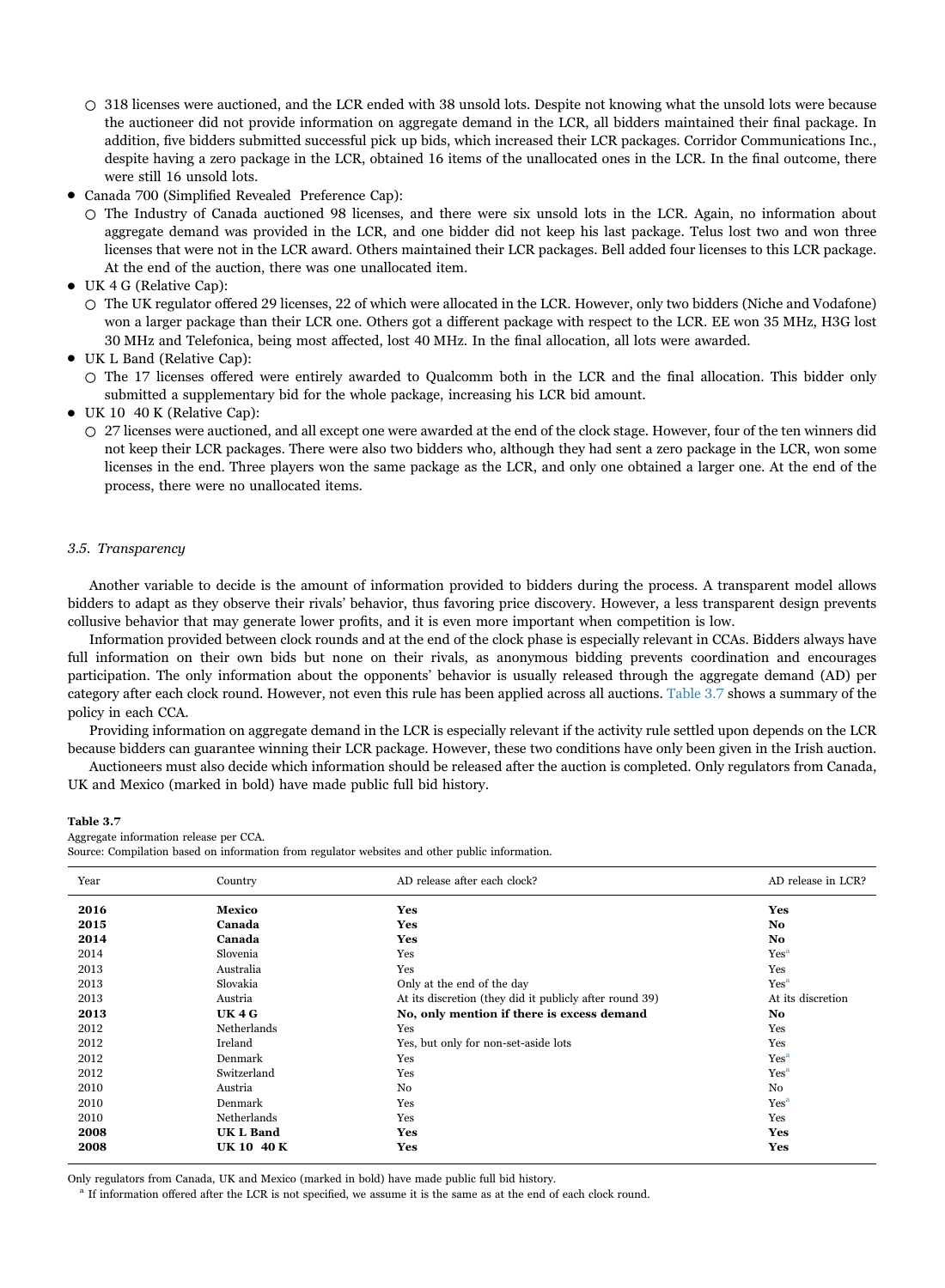#### <span id="page-10-1"></span>Table 3.8 Price increment in clock phase settle per CCA. Source: Compilation based on information from regulator websites and other public information.

| Year | Country     | Max price increment per round                                |
|------|-------------|--------------------------------------------------------------|
| 2016 | Mexico      | Most likely between 3% and 10% and never above 30%           |
| 2015 | Canada      | Between 1% and 20%                                           |
| 2014 | Canada      | Between 1% and 20%                                           |
| 2014 | Slovenia    | Most likely between 2% and 20% and always between 1% and 50% |
| 2013 | Australia   | Not available                                                |
| 2013 | Slovakia    | Max increase 30%                                             |
| 2013 | Austria     | Between 2% and 15%                                           |
| 2013 | UK 4 G      | Most likely between 5% and 15% and never above 100%          |
| 2012 | Netherlands | Max increase 100%                                            |
| 2012 | Ireland     | Max increase 20%                                             |
| 2012 | Denmark     | Max increase 100%                                            |
| 2012 | Switzerland | Max increase 100%                                            |
| 2010 | Austria     | Between 2% and 15%                                           |
| 2010 | Denmark     | Max increase 100%                                            |
| 2010 | Netherlands | Max increase 100%                                            |
| 2008 | UK L Band   | Max increase 100%                                            |
| 2008 | UK 10 40 K  | Max increase 100%                                            |

## 3.6. Price increment in clock phase

Between rounds, the auctioneer increases prices for those categories where there is excess demand. This increase can be:

- <sup>A</sup> fixed rate for all categories
- A different increment depending on the excess demand.

In all CCAs studied, the price increment between clock rounds is set at the auctioneer's discretion and may vary across categories and across primary rounds. Regulators usually give a range or a maximum possible increment. [Table 3.8](#page-10-1). shows these ranges or maximum increments.

### 3.7. Pricing rule

The pricing rule of all CCAs is established on a second price basis, in which each winning bidder pays an amount equal to the opportunity cost of the awarded items: the Vickrey Clarke Groves (VCG) mechanism. The main advantage is that it is incentive compatible, i.e., truth telling is the dominant strategy for all bidders. However, it also has important drawbacks [\(Ausubel et al.,](#page-21-4) [2006\)](#page-21-4). Vickrey prices may be too low because of complement items, and the final payment may not be in the core. In other words, there may be a coalition of bidders who would strictly prefer an alternative allocation, including the seller. To solve this problem, some authors have proposed a core selecting mechanism [\(Day and Milgrom, 2008; Day and Raghavan, 2007\)](#page-22-5), but the bidder optimal core prices are usually not unique. To date, all CCAs have implemented a core selecting mechanism, and most of them have selected the Vickrey nearest core pricing presented by [Day and Cramton \(2012\)](#page-22-6).<sup>[8](#page-10-2)</sup>

#### <span id="page-10-0"></span>4. CCA result history

As noted in the previous section, each regulator has customized CCAs according to their market structure and expectations, yielding different outcomes. The main results are summarized below.

## 4.1. Mexico 1710 1780 MHz /2110 2180 MHz (2016)<sup>[9](#page-10-3)</sup>

The Instituto Federal de Telecomunicaciones (IFT) of Mexico auctioned 80 MHz, with a total of 8 lots split into three categories (A, G and J). An additional 2×5 MHz A lot was included in the auction to be reallocated for contiguity purposes, as it was partially held by Telcel (10.1%) and AT & T (89.9%). A cap for A lots plus an overall cap among categories was settled. The main problem of this auction was that Telefonica, one of the three incumbents expected to be involved, finally decided not to participate, so there was no competition. Furthermore, AT & T chose to submit the minimum possible bid, according to the caps, that would ensure the auction would end in the first round. Although there was an unsold lot in the LCR, AT & T did not bid for it in the supplementary stage. Telcel was already bidding the maximum amount in the first and unique round. [Table 4.1](#page-11-0). shows the final outcome. The MHz

<span id="page-10-3"></span><span id="page-10-2"></span><sup>8</sup> [Mochon, Saez, Gomez-Barroso, and Isasi \(2012\)](#page-22-7) analyzes the implications of selecting a particular pricing rule on combinatorial auctions.<br>9 Auction rules are in [Instituto Federal de Telecomunicaciones IFT \(2015\)](#page-22-8) and both [\(2016\)](#page-22-9).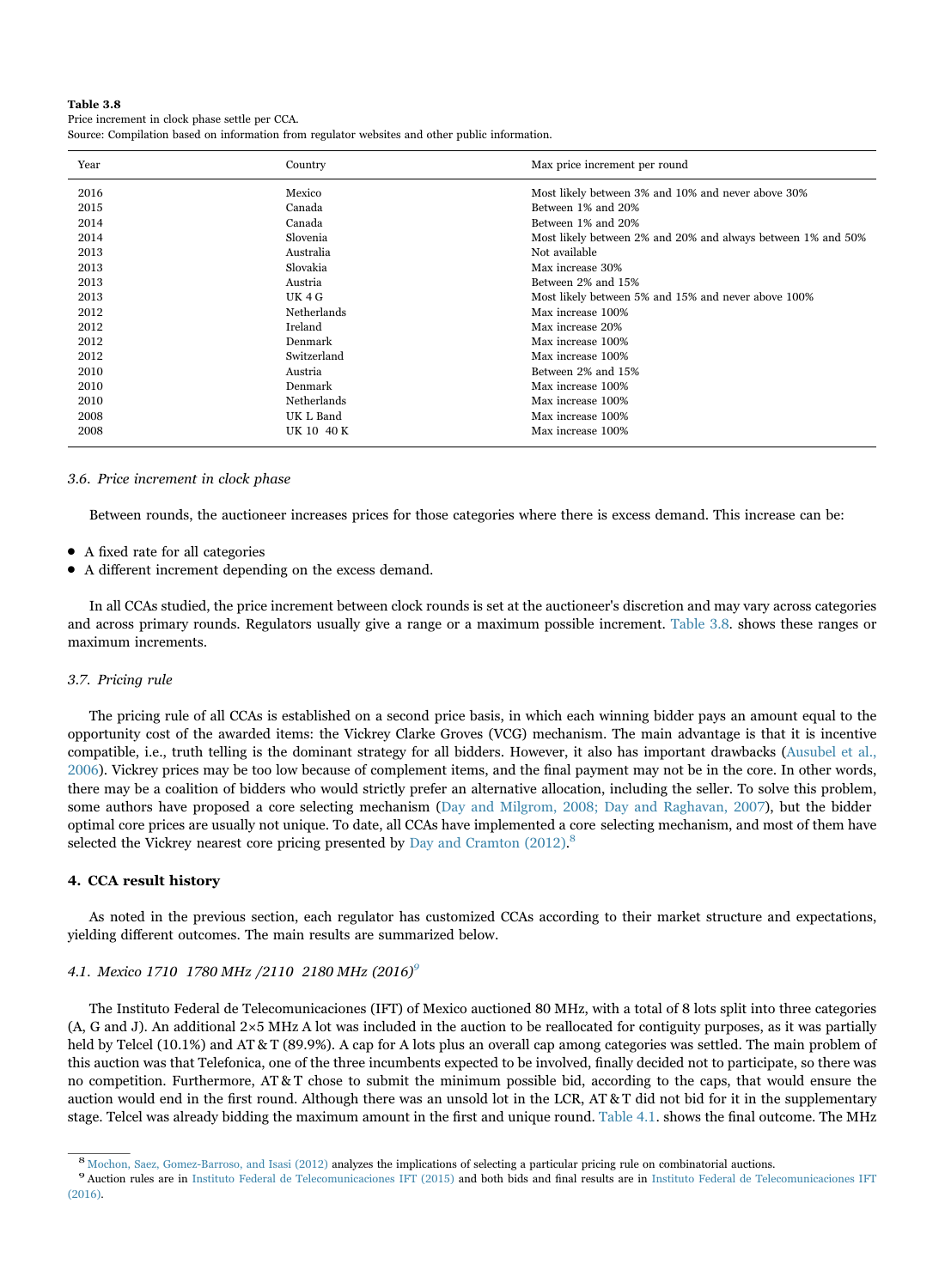<span id="page-11-0"></span>

| Table 4.1                                                                                      |
|------------------------------------------------------------------------------------------------|
| Mexico 2016 outcome.                                                                           |
| Source: Compilation based on information from regulator websites and other public information. |

| Bidder                   | MHz            | Reserve price (million \$) | Final price (million \$) |
|--------------------------|----------------|----------------------------|--------------------------|
| Telcel<br>AT&T<br>Unsold | 60<br>20<br>10 | 108.02<br>54.65<br>3.44    | 111.13<br>54.65          |
| Total                    | 90             | 166.11                     | 165.78                   |

2015 Mexico population was obtained from www.worldpopulationstatistics.com. Prices were converted from local currencies into USD using www.xe.com exchange rates at the auction date.

acquired includes an A lot that was previously held by Telcel and AT & T. Nevertheless, the value of this contributed spectrum is not included in the reserve price or in the final price.

# 4.2. Canada 2500 MHz  $(2015)^{10}$  $(2015)^{10}$  $(2015)^{10}$

Industry of Canada offered 318 licenses across 61 service areas. A 40 MHz cap per area, including previous holdings, was settled, which mainly affected two of the incumbents: Bell and Rogers. Despite the cap, competition was strong during the 39 clock rounds. Nine of the eleven bidders ended up winning licenses. The average final price was well above the reserve (209% price increment) although there was a significant deviation between bidders, see [Table 4.2.](#page-12-0) The LCR served as the reference for the final allocation, but it did not help in terms of price discovery. Every bidder kept the LCR package, and some of them added new lots by submitting pick up bids. Nevertheless, there were important discounts in the final payment with respect to the LCR prices [\(See Appendix A](#page-20-1)). The auction ended with 16 unallocated licenses. The starting price was 0.0734 \$/MHZ pop and the auction final price was 0.229  $N/MHZ$  pop.<sup>[11](#page-11-2)</sup>

# 4.3. Canada 700 MHz  $(2014)^{12}$  $(2014)^{12}$  $(2014)^{12}$

Industry of Canada auctioned seven licenses (five paired and two unpaired) in 14 service areas, a total of 98 licenses. A cap of two paired lots per area was fixed plus an aggregate cap for large wireless service providers (virtual set aside). Competition was very intense among the ten qualified bidders throughout the auction with final prices 488% above reserve. In total, 106 clock rounds were needed to eliminate the excess demand. Seven of the eight winners obtained their LCR package, and Bell even managed to obtain four additional licenses. Telus was the only bidder that failed to maintain the LCR package. The clock phase was not helpful in terms of price discovery, there were significant discounts in the final payment respect to LCR prices, [See Appendix A](#page-20-1). [Table 4.3](#page-12-1). displays the final prices and price increments. As observed, there were important differences in the final prices paid per bidder. The average starting price was 0.3602 \$/MHz pop and the final price 2.117 \$/MHz pop. There was only one unsold item in the final allocation.

# 4.4. Slovenia 800 MHz, 900 MHz, 1800 MHz, 2100 MHz and 2600 MHz (2014)<sup>[13](#page-11-4)</sup>

In the 2014 Slovenia auction, 55 lots grouped into ten categories were auctioned. The auctioneer imposed caps per category and across categories. Additionally, the Slovenian market agency enforced a set aside in which it reserved up to two 2×5 MHz blocks of 800 MHz spectrum for new entrants and small players. Three out of four of Slovenia's mobile operators took part in the auction, and all became winners. The clock phase lasted for 55 rounds, and in the final allocation there were three unsold: 20 MHz in the 1800 MHz band and 10 MHz in the 2100 MHz FDD band. Tušmobil benefitted from caps and set aside, winning spectrum at approximately the reserve value. Others competed for licenses auctioned, so the final prices were 52% above reserve. For more details, see [Table 4.4](#page-12-2).

### 4.5. Australia 700 MHz and 2.5 GHz  $(2013)^{14}$  $(2013)^{14}$  $(2013)^{14}$

The 2013 Australian auction offered 9 national lots of 2×5 MHz in the 700 MHz band and 14 lots of 2×5 MHz in the 2.5 GHz band across 11 regions. The auction only lasted 3 rounds, and already in the first round, there was no excess demand for the 700 MHz band. Although the Australian Communications and Media Authority settled high caps (50 MHz in the 700 MHz band and

<span id="page-11-2"></span>

<span id="page-11-1"></span> $^{10}$  [Industry Canada \(2015a, 2015b\)](#page-22-10) document collects the auction rules. Final results and full bid history can be found in [Industry Canada \(2015a\).](#page-22-10)<br><sup>11</sup> Given the combinatorial nature of the CCAs in which a final price

<span id="page-11-4"></span>

<span id="page-11-3"></span>band auctions.<br><sup>12</sup> [Industry Canada \(2013\)](#page-22-11) describes the auction mechanism. Final results and full bid history can be found in [Industry Canada \(2014\)](#page-22-12).<br><sup>13</sup> Auction rules are in Agency for communication networks and service information about the final outcome can be found at [Mourad \(2014\)](#page-22-13).<br><sup>14</sup> Australian rules can be found in two documents: [Australian Communications and Media Authority ACMA \(2012, 2013a, 2013b\)](#page-21-8). Public information about the

<span id="page-11-5"></span>results can be found in [Australian Communications and Media Authority ACMA \(2013b\)](#page-21-9).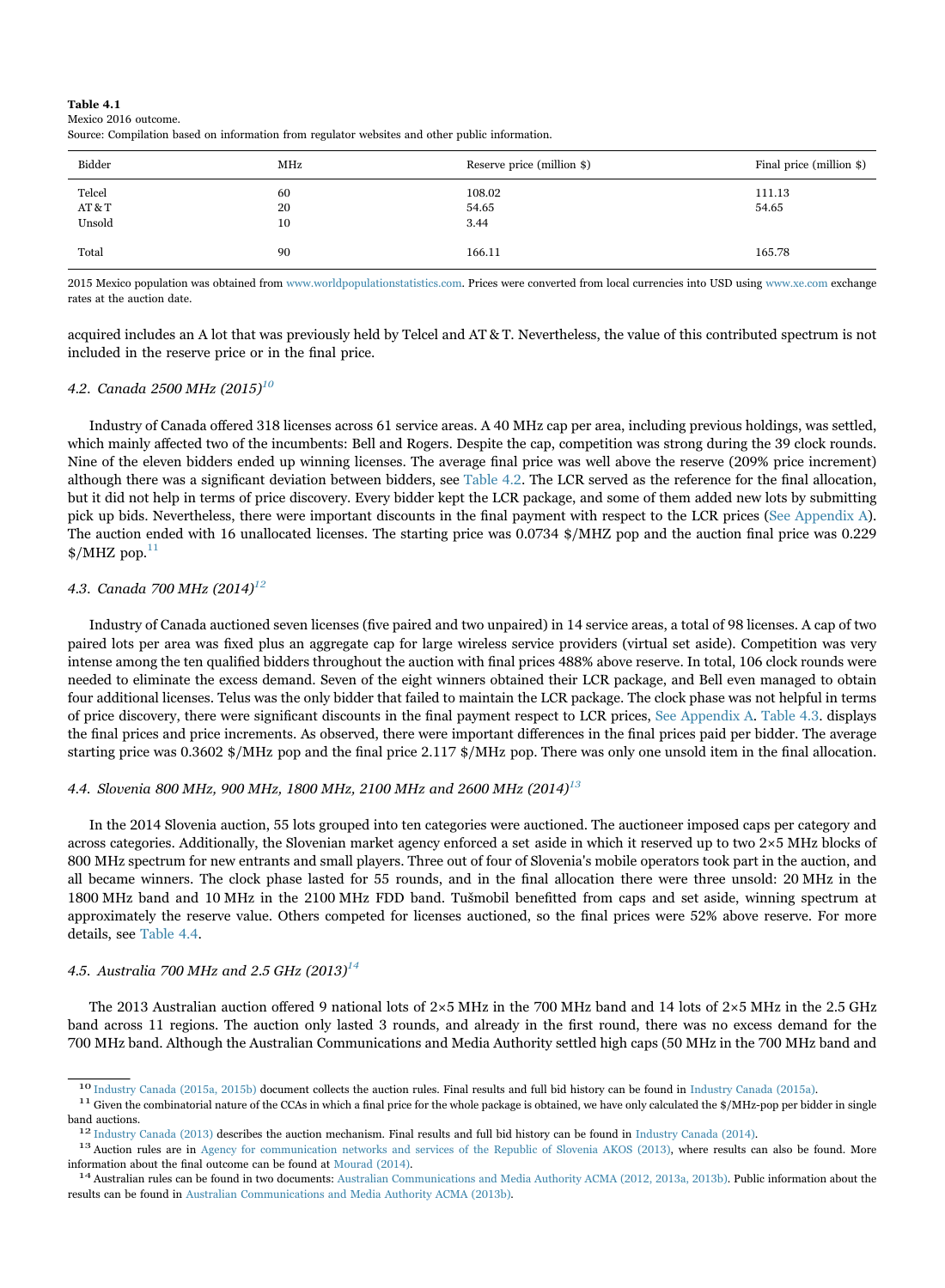<span id="page-12-0"></span>

| <b>Table 4.2</b>                                                                              |
|-----------------------------------------------------------------------------------------------|
| Canada 2015 outcome.                                                                          |
| Source: Compilation based on information from regulator websites and other public information |

| Bidder       | MHz   | Reserve price (million \$) | Final price (million \$) | Price increment (%) |
|--------------|-------|----------------------------|--------------------------|---------------------|
| Bell         | 1020  | 13.71                      | 23.01                    | 68                  |
| <b>Bragg</b> | 220   | 2.81                       | 3.83                     | 36                  |
| Corridor     | 260   | 1.83                       | 1.83                     | $\bf{0}$            |
| <b>MTS</b>   | 40    | 1.78                       | 1.78                     | $\mathbf{0}$        |
| Rogers       | 820   | 13.29                      | 19.13                    | 44                  |
| TBayTel      | 40    | 0.34                       | 1.37                     | 308                 |
| Telus        | 2440  | 106.25                     | 380.19                   | 258                 |
| Videotron    | 360   | 42.05                      | 148.44                   | 253                 |
| Xplornet     | 840   | 11.81                      | 20.20                    | 71                  |
| Unsold       | 320   | 6.11                       |                          |                     |
|              |       |                            |                          |                     |
| Total        | 6,040 | 199.98                     | 599.78                   | 209 <sup>a</sup>    |
|              |       |                            |                          |                     |

Canada population was obtained from the original rules. Prices were converted from local currencies into USD using www.xe.com exchange rates at the auction date. <sup>a</sup> The price increment is calculated by dividing the final payment by the reserve value allocated items.

#### <span id="page-12-1"></span>Table 4.3

Canada 2014 outcome.

Source: Compilation based on information from regulator websites and other public information.

| Bidder       | MHz | Reserve price (million \$) | Final price (million \$) | Price increment (%) |
|--------------|-----|----------------------------|--------------------------|---------------------|
| Feenix       | 10  | 0.26                       | 0.26                     | $\mathbf{0}$        |
| MTS          | 10  | 2.92                       | 8.02                     | 174                 |
| <b>Bragg</b> | 40  | 7.51                       | 18.55                    | 147                 |
| Telus        | 264 | 201.63                     | 1044.50                  | 418                 |
| Videotron    | 70  | 134.58                     | 213.23                   | 58                  |
| Bell         | 274 | 183.05                     | 516.98                   | 182                 |
| Sasktel      | 10  | 2.52                       | 6.91                     | 174                 |
| Rogers       | 264 | 287.27                     | 3008.19                  | 947                 |
| Unsold       | 10  | 0.26                       |                          |                     |
| Total        | 952 | 820.00                     | 4816.62                  | 488 <sup>a</sup>    |

Canada population was obtained from the original rules. Prices were converted from local currencies into USD using www.xe.com exchange rates at the auction date. <sup>a</sup> The price increment is calculated by dividing the final payment by the reserve value allocated items.

### <span id="page-12-2"></span>Table 4.4

# Slovenia 2014 outcome.

Source: Compilation based on information from regulator websites and other public information.

| Bidder                                             | MHz                    | Reserve price (million \$)      | Final price (million \$) | Price increment (%) |
|----------------------------------------------------|------------------------|---------------------------------|--------------------------|---------------------|
| Simobil<br>Telekom Slovenije<br>Tušmobil<br>Unsold | 225<br>195<br>50<br>30 | 48.27<br>58.36<br>27.84<br>9.05 | 87.61<br>88.06<br>28.35  | 82<br>51<br>ົ       |
| Total                                              | 500                    | 143.53                          | 204                      | 52 <sup>a</sup>     |

Slovenia 2014 population was obtained from http://countryeconomy.com. Prices were converted from local currencies into USD using www.xe.com exchange rates at the auction date.

<sup>a</sup> The price increment is calculated by dividing the final payment by the reserve value allocated items.

80 MHz in the 2.5 GHz band), 30 MHz of the 90 MHz offered in the 700 MHz band (worth approximately \$1 billion) went unsold. [Table 4.5.](#page-13-0) shows that bidders paid marginally above reserve for the acquired lots. Most likely, high reserve prices were the main reason for the low competition and the disappointing result.

# 4.6. Slovakia 800 MHz, 1800 MHz and 2600 MHz (2013)<sup>[15](#page-12-3)</sup>

In 2013, the Slovakian regulator (TUSR) offered 38 licenses in a multiband auction and established a cap per band to encourage

<span id="page-12-3"></span><sup>15</sup> Auction rules are in [Regulatory Authority for Electronic Communications and Postal Services \(2013a, 2013b\)](#page-22-14) and results are published at [Regulatory Authority](#page-22-15) [for Electronic Communications and Postal Services \(2013c\).](#page-22-15) [Telefonica \(2014\)](#page-22-16) includes more information about the auction.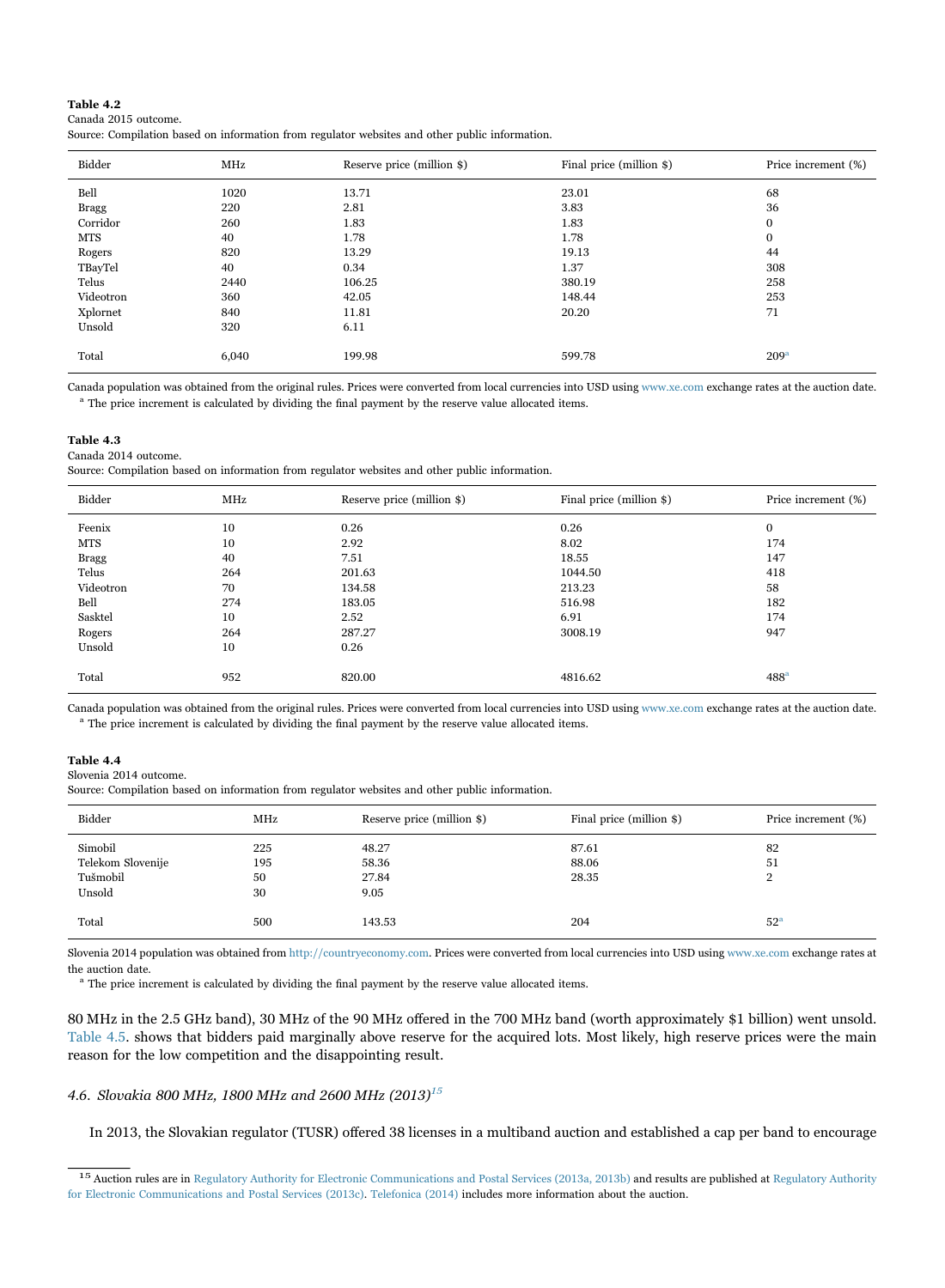<span id="page-13-0"></span>

| <b>Table 4.5</b>                                                                               |
|------------------------------------------------------------------------------------------------|
| Australia 2013 outcome.                                                                        |
| Source: Compilation based on information from regulator websites and other public information. |

| Bidder                  | MHz        | Reserve price (million \$) | Final price (million \$) | Price increment (%) |
|-------------------------|------------|----------------------------|--------------------------|---------------------|
| Optus Mobile<br>Telstra | 460<br>920 | 666.46<br>1332.91          | 666.46<br>1336.76        | 0.00<br>0.29        |
| TPG Internet<br>Unsold  | 220<br>30  | 13.86<br>958.10            | 13.86                    | 0.00                |
| Total                   | 1630       | 2971                       | 2017                     | 0.19 <sup>a</sup>   |

Australia 2013 population was obtained from www.acma.org. Prices were converted from local currencies into USD using www.xe.com exchange rates at the auction date.

<sup>a</sup> The price increment is calculated by dividing the final payment by the reserve value allocated items.

#### <span id="page-13-1"></span>Table 4.6

Slovakia 2013 outcome.

Source: Compilation based on information from regulator websites and other public information.

| Bidder         | MHz   | Reserve price (million \$) | Final price (million \$) | Price increment (%) |
|----------------|-------|----------------------------|--------------------------|---------------------|
| Orange         | 89.6  | 61.33                      | 73.68                    | 20                  |
| Slovak Telekom | 150   | 66.72                      | 79.85                    | 20                  |
| <b>SWAN</b>    | 30    | 8.67                       | 8.67                     | 0                   |
| Telefonica     | 21.2  | 50.30                      | 52.93                    | G                   |
| Total          | 290.8 | 187.02                     | 215.13                   | 15                  |
|                |       |                            |                          |                     |

Slovakia 2013 population was obtained from www.google.com. Prices were converted from local currencies into USD using www.xe.com exchange rates at the auction date.

new players. In the 800 MHz band, 60 MHz was auctioned and a 2×10 MHz cap was settled. The three incumbent bidders won the maximum spectrum without competition as there was no new entrant participation, most likely because of the high opening bid. In the 1800 MHz band, only Swan (alternative telecommunications service provider) was allowed to bid on the 2×5 MHz lot because of the cap, turning this spectrum into a set aside that Swan acquired at reserve. Finally, the entire spectrum was awarded, and the final average price was 15% above reserve. [Table 4.6.](#page-13-1) shows the final outcome per bidder.

## 4.7. Austria 800 MHz, 900 MHz and 1800 MHz (2013)<sup>[16](#page-13-2)</sup>

Before the auction, the Austrian regulator offered set aside spectrum for new entrants in the 800 MHz band, but because it was not taken, all spectrum was auctioned in the main auction. A total of 28 licenses were offered in the multi band process and caps were set up per band and across bands although they turned out to be especially lax. This CCA had two implementations that differ from others:

- The relative cap activity rule was settled in the supplementary phase but the regulator reserved the right to relax and increment the max bids in the supplementary phase and even to suspend the limits entirely.
- The regulator did not disclose information on aggregate demand until round 39. Then, due to high prices, transparency was increased to facilitate coordination among the bidders.

According to [Austrian Telekom Control Kommission TKK \(2013a, 2013b\),](#page-21-10) the bidders bid aggressively during the clock phase, which lasted 72 rounds. Spectrum valued at LCR prices was approximately \$2.6 billion, and with no supplementary bids, the final revenue would have been approximately \$1 billion. Nevertheless, in the supplementary phase, bidders bid aggressively to increase their rivals' prices in packages unlikely to win. Hence, the final prices were surprisingly high, 270% above reserve (see [Table 4.7](#page-14-0)).

# 4.8. UK 4 G 800 MHz and 2.6 GHz  $(2013)^{17}$

Ofcom offered 60 MHz in the 800 MHz band and 190 MHz in the 2.6 GHz band. The auction started with seven qualified bidders. To encourage the entry of a new entrant in the market, Ofcom included caps (overall and sub 1 GHz) and set aside spectrum. Although the clock phase lasted 52 rounds and final prices were 74% above reserve, the auction revenues were below expectations. The LCR did not provide helpful information about the final outcome. The relative cap activity rule was settled and only two out of

<span id="page-13-3"></span><span id="page-13-2"></span>

<sup>&</sup>lt;sup>16</sup> Rules were summarized from [Austrian Telekom-Control-Kommission \(2013a\)](#page-21-10)<br><sup>17</sup> Offi[ce of Communications \(2012a, 2012b\)](#page-22-17) include the process rules. Auction results and bidding history are available at: Office of Communicat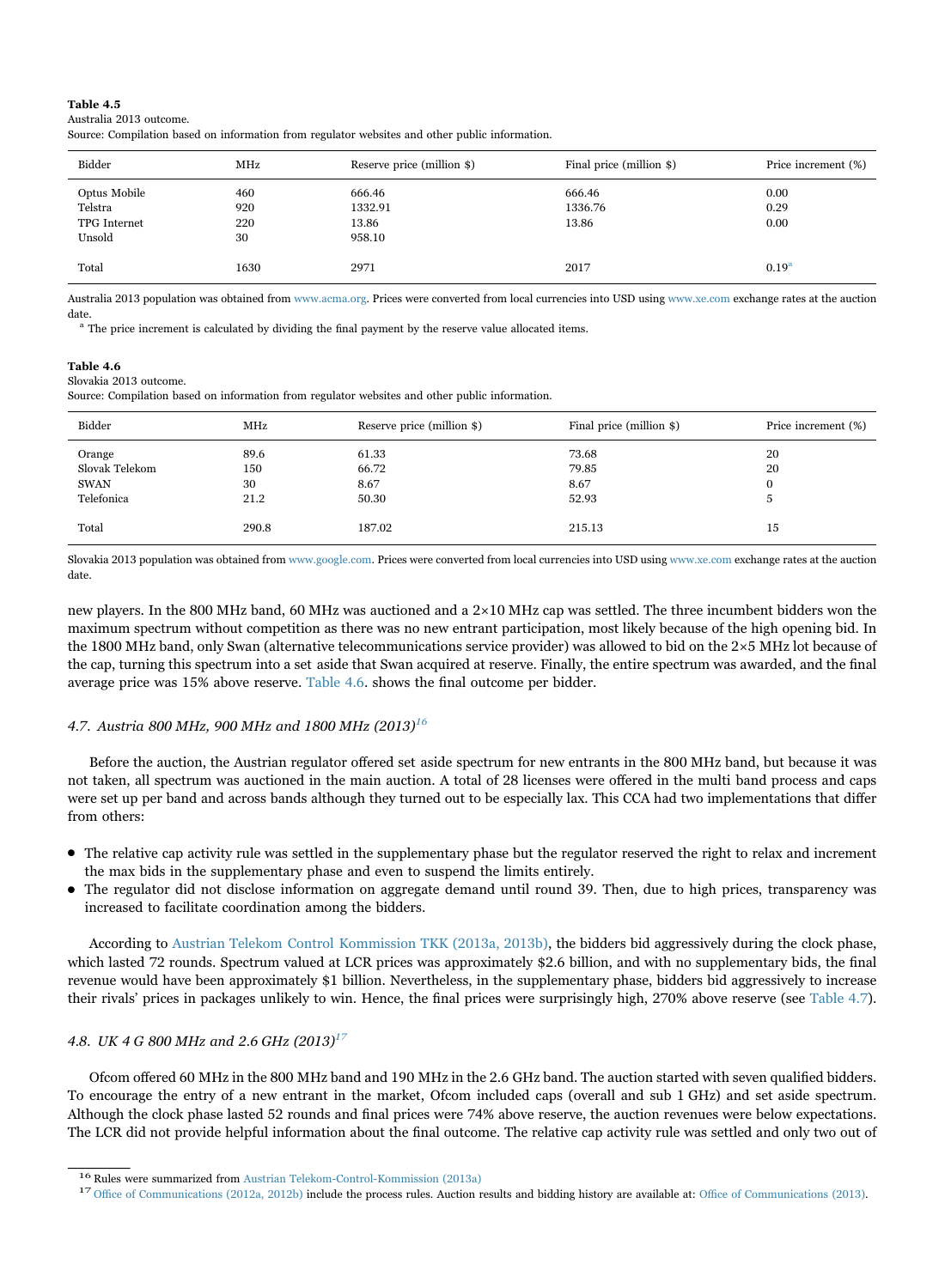<span id="page-14-0"></span>

| Table 4.7                                                                                      |
|------------------------------------------------------------------------------------------------|
| Austria 2013 outcome.                                                                          |
| Source: Compilation based on information from regulator websites and other public information. |

| Bidder                              | MHz             | Reserve price (million \$) | Final price (million \$)     | Price increment (%) |
|-------------------------------------|-----------------|----------------------------|------------------------------|---------------------|
| A1 Telekom<br>T-Mobile<br>Hutchison | 140<br>90<br>50 | 380.36<br>258.18<br>86.64  | 1,370.64<br>871.02<br>439.29 | 260<br>237<br>407   |
| Total                               | 280             | 725.18                     | 2,680.94                     | 270                 |

Austria 2013 population was obtained from www.google.com. Prices were converted from local currencies into USD using www.xe.com exchange rates at the auction date.

#### <span id="page-14-1"></span>Table 4.8

UK 2013 outcome

Source: Compilation based on information from regulator websites and other public information.

| Bidder     | MHz | Reserve price (million \$) | Final price (million \$) | Price increment (%) |
|------------|-----|----------------------------|--------------------------|---------------------|
| H3G        | 10  | 532.37                     | 950.00                   | 78                  |
| ЕE         | 80  | 362.98                     | 362.98                   | 0                   |
| Niche      | 55  | 73.40                      | 325.13                   | 343                 |
| Telefonica | 20  | 403.31                     | 887.28                   | 120                 |
| Vodafone   | 85  | 823.56                     | 1,295.21                 | 57                  |
|            |     |                            |                          |                     |
| Total      | 250 | 2,195.62                   | 3,820.60                 | 74                  |

UK 2013 population was obtained from www.google.com. Prices were converted from local currencies into USD using www.xe.com exchange rates at the auction date.

five winning bidders kept their LCR package. Bidders also had an important discount respect to LCR prices, between 39% and 49% ([See Appendix A\)](#page-20-1). In the LCR, there were seven unallocated items that were sold in the final award. [Table 4.8](#page-14-1). summarizes the final outcome per bidder.

## 4.9. Netherlands 800 MHz, 900 MHz, [18](#page-14-2)00 MHz, 1900 MHz, 2100 MHz and 2600 MHz (2012)<sup>18</sup>

In 2012, the Radiocommunications Agency Netherlands auctioned 359.6 MHz from six different spectrum band divided in 41 lots. There were five qualified bidders but only four of them were winners. The Dutch regulator decided to set aside two sub 1 GHz licenses for newcomers that benefit Tele2 that end up paying lower prices respect to other bidders in the 800 MHz band. Nonetheless, incumbents bid aggressively and one failed to win any 800 MHz spectrum. Final prices were 695% above reserve, see [Table 4.9](#page-15-0).

# 4.10. Ireland 800 MHz, 900 MHz and 1800 MHz (2012)<sup>[19](#page-14-3)</sup>

In the Ireland auction, ComReg offered 560 MHz divided in 56 licenses grouped into two time slides:

- 28 licenses in time slice 1: available from 2013 until 2015.<br>• 28 licenses in time slice 2: available from 2015 until 2030.
- 28 licenses in time slice 2: available from 2015 until 2030.

The regulator fixed tight spectrum caps for each time slide and established set aside spectrum only for specific bidders (party specific lots). During the clock phase, eligibility was calculated separately for each time slice, and transfer among them was not possible. In the supplementary phase, both relative and final caps were settled. Furthermore, bidders were informed about aggregate demand in LCR, so each bidder could guarantee the LCR package even if there were unsold lots. [Table 4.10](#page-15-1) summarizes the auction results, in which the bidding was intense and resulted in final prices 131% above reserve.

# 4.11. Denmark 800 MHz  $(2012)^{20}$  $(2012)^{20}$  $(2012)^{20}$

In 2012, the Danish Business Authority auctioned 2×30 MHz in the 800 MHz band and set a 2×20 MHz cap. This auction had an

<span id="page-14-2"></span><sup>&</sup>lt;sup>18</sup> Rules are included in [Staatscourant \(2012\)](#page-22-19). Results are published at [Radiocommunications Agency Netherlands \(2012\).](#page-22-20) [KPN \(2012\)](#page-22-21) makes a further analysis of the auction.<br><sup>19</sup> [Irish Commission for Communications Regulation \(2012a, 2012b, 2012c\)](#page-22-22) includes the auction rules, and the results can be accessed in [Irish Commission for](#page-22-22)

<span id="page-14-3"></span>[Communications Regulation \(2012a, 2012c\)](#page-22-22)<br><sup>20</sup> Auction rules in [Danish Business Authority \(2012\).](#page-22-23) Auction outcome and other related documents are available at [Danish Business Authority \(2013\)](#page-22-24)

<span id="page-14-4"></span>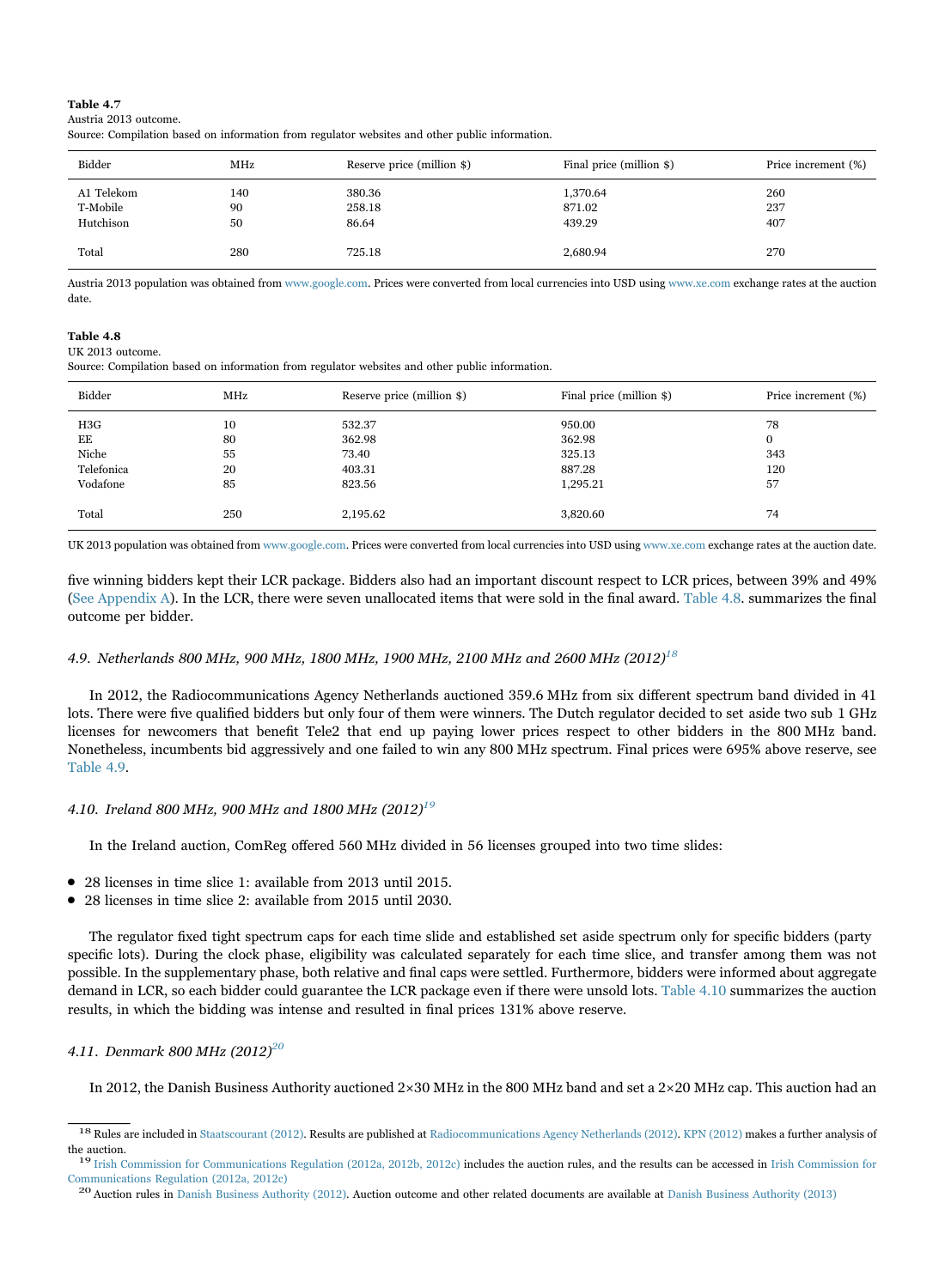<span id="page-15-0"></span>

| <b>Table 4.9</b>                                                                               |
|------------------------------------------------------------------------------------------------|
| Netherlands 2012 outcome.                                                                      |
| Source: Compilation based on information from regulator websites and other public information. |

| Bidder     | MHz   | Reserve price (million \$) | Final price (million \$) | Price increment (%) |
|------------|-------|----------------------------|--------------------------|---------------------|
| <b>KPN</b> | 120.0 | 192.35                     | 1,749.82                 | 810                 |
| Vodafone   | 90.0  | 187.81                     | 1,787.36                 | 852                 |
| T-Mobile   | 129.6 | 148.79                     | 1,179.06                 | 692                 |
| Tele 2     | 20.0  | 90.60                      | 208.37                   | 130                 |
| Total      | 359.6 | 619.55                     | 4,924.61                 | 695                 |

Netherlands 2012 population was obtained from www.google.com. Prices were converted from local currencies into USD using www.xe.com exchange rates at the auction date.

#### <span id="page-15-1"></span>Table 4.10

Ireland 2012 outcome.

Source: Compilation based on information from regulator websites and other public information.

| Bidder    | MHz | Reserve price (million \$) | Final price <sup><math>a</math></sup> (million $\$ ) | Price increment (%) |
|-----------|-----|----------------------------|------------------------------------------------------|---------------------|
| Hutchison | 80  | 37.57                      | 64.31                                                | 71                  |
| Meteor    | 120 | 69.95                      | 182.08                                               | 160                 |
| 02        | 110 | 69.96                      | 157.12                                               | 125                 |
| Vodafone  | 160 | 85.14                      | 202.29                                               | 138                 |
| Unsold    | 90  | 15.98                      |                                                      |                     |
|           |     |                            |                                                      |                     |
| Total     | 560 | 278.61                     | 605.81                                               | 131 <sup>b</sup>    |
|           |     |                            |                                                      |                     |

Ireland 2012 population was obtained from www.google.com. Prices were converted from local currencies into USD using www.xe.com exchange rates at the auction date.

<sup>a</sup> Usage fees not included in final price.

b The price increment is calculated by dividing the final payment by the reserve value allocated items.

#### <span id="page-15-2"></span>Table 4.11

Denmark 2012 outcome.

Source: Compilation based on information from regulator websites and other public information.

| Bidder            | MHz      | Reserve price (million \$) | Final price (million \$) | Price increment (%) |
|-------------------|----------|----------------------------|--------------------------|---------------------|
| TDC<br>TT-network | 40<br>20 | 33.86<br>10.16             | 106.28<br>18.87          | 214<br>86           |
| Total             | 60       | 44.01                      | 125.14                   | 184                 |

Denmark 2012 population was obtained from www.google.com. Prices were converted from local currencies into USD using www.xe.com exchange rates at the auction date.

innovative component: bidders could bid for regional exemptions from the coverage obligation imposed by default. Three bidders were involved, but only two of them acquired spectrum. TT network won 20 MHz plus the exemption from the coverage obligation. [Table 4.11](#page-15-2). shows the outcome per bidder. Although the final prices were 184% above reserve, the final revenues were low. The opening bid was 0.1312 \$/MHz pop, the lowest of all CCAs analyzed and 0.373 \$/MHz pop the final value, still below the reserve fixed in some other auctions.

# 4.12. Switzerland 800 MHz, 900 MHz, 1.8 GHz, 2.1 GHz and 2.6 GHz (2012)<sup>[21](#page-15-3)</sup>

The Swiss regulator ComCom auctioned 605 MHz across several bands with difference license terms. There was substantial amount of spectrum available and only the three incumbent operators participated, all of them won spectrum. Caps per band as well as overall caps were settled. The clock phase lasted many rounds and although final prices were 65% above reserve, final revenues were not as high as in other countries. An interesting outcome was the significant difference in the final prices paid per bidder.

<span id="page-15-3"></span><sup>&</sup>lt;sup>21</sup> [Swiss Federal Communications Commission \(2011a, 2011b\)](#page-22-25) describes the auction mechanism. Results included in [Swiss Federal Communications Commission](#page-22-26) [\(2011b\)](#page-22-26)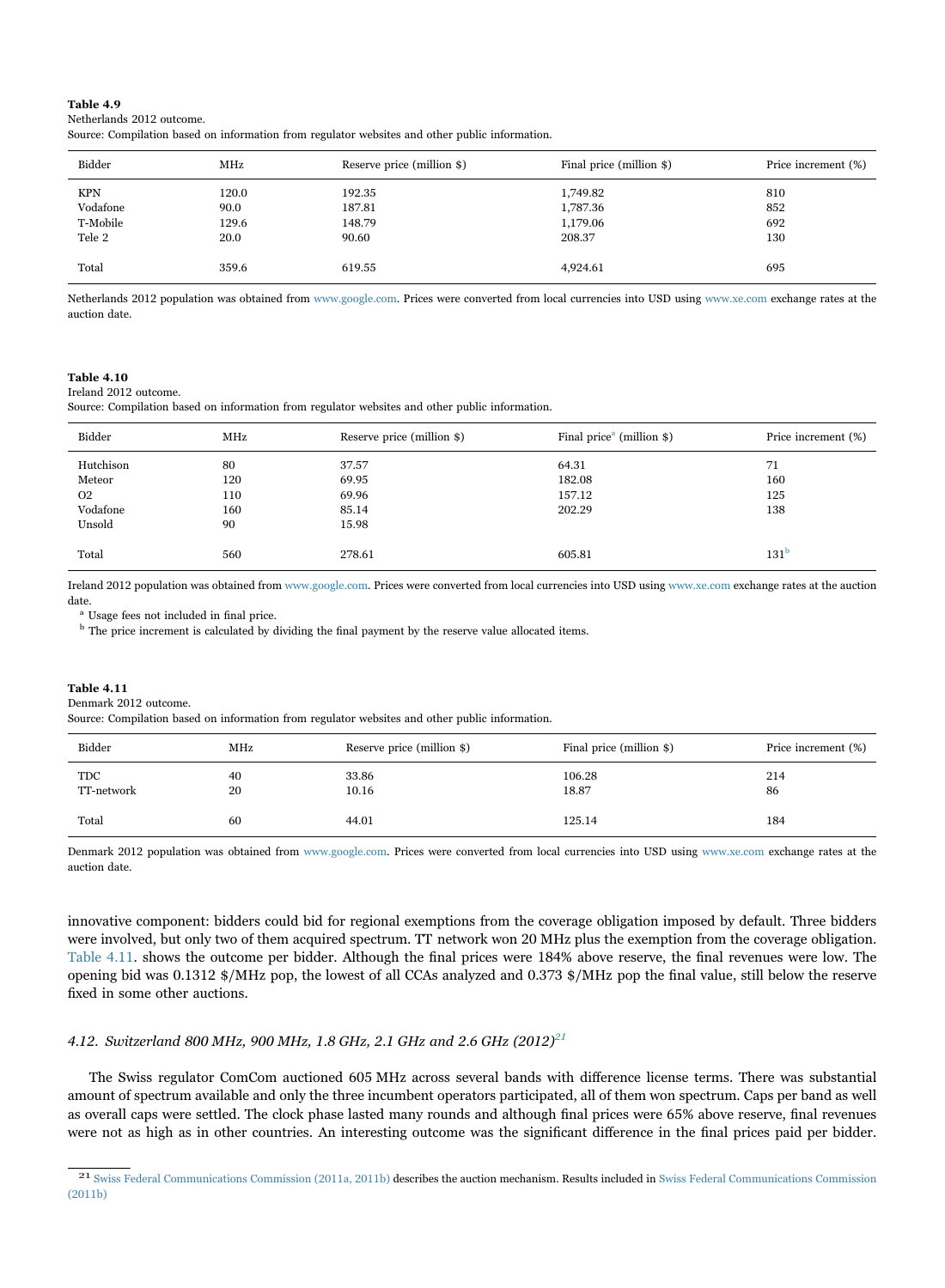<span id="page-16-0"></span>

| Table 4.12                                                                                     |
|------------------------------------------------------------------------------------------------|
| Switzerland 2012 outcome.                                                                      |
| Source: Compilation based on information from regulator websites and other public information. |

| Bidder                                  | MHz                     | Reserve price (million \$) | Final price (million \$)   | Price increment (%) |
|-----------------------------------------|-------------------------|----------------------------|----------------------------|---------------------|
| Orange<br>Sunrise<br>Swisscom<br>Unsold | 160<br>160<br>255<br>30 | 657.66<br>22.36            | 168.29<br>524.04<br>391.46 |                     |
| Total                                   | 605                     | 680.02                     | 1,083.80                   | 65 <sup>a</sup>     |

Switzerland 2012 population was obtained from www.google.com. Prices were converted from local currencies into USD using www.xe.com exchange rates at the auction date.

<sup>a</sup> The price increment is calculated by dividing the final payment by the reserve value allocated items.

Sunrise paid 211% more than Orange for the same spectrum and 34% more than Swisscom for 95 MHz less, see [Table 4.12](#page-16-0) (reserve price per bidder could not be calculated, because the specific band allocation was not found).

#### 4.13. Austria 2.6 GHz  $(2010)^{22}$  $(2010)^{22}$  $(2010)^{22}$

In the 2.6 GHz band auction 24 licenses were offered and allocated among the four participants. Caps that differed per operator were established depending on whether they had previous holding on the 900 MHz or 1800 MHz band. Although the final prices were well above reserve, the auction outcome was relatively small compared to those of other countries as reserve prices were settled very low: 0.0008 \$/MHz pop. The final average price was 0.004 \$/MHz pop, below the reserve price for the same band of some other auctions, probably because of the strict roll out obligations. [Table 4.13](#page-17-0) summarizes the final outcome.

### 4.14. Denmark 2500 MHz and 2010 MHz (2010)<sup>[23](#page-16-2)</sup>

The Danish regulator offered 140 MHz of paired spectrum and 50 MHz of unpaired spectrum in the 2500 MHz band. Moreover, one lot of 15 MHz was offered in the 2010 MHz band that was unsold. The auction saw high competition as the four incumbents fought for 2×20 MHz of paired spectrum (matching the cap for that category) until Hi3G dropped the demand to 2×10 MHz. The process generated high benefits and final prices were 5,216% above reserve. The starting price was 0.003 \$/MHz pop and the final price 0.174 \$/MHz pop, for the 2500 MHz band. [Table 4.14](#page-17-1). shows the final results.

# 4.15. Netherlands 2.6 GHz and 2010 MHz  $(2010)^{24}$  $(2010)^{24}$  $(2010)^{24}$

In the 2010 Netherlands auction, supply in the 2010 MHz band was on a lot of 9.7 MHz that was unsold. Supply in the 2.6 GHz band was 190 MHz, of which 55 MHz was unallocated. To promote new entrants, bidders were capped depending on their current spectrum holdings. However, caps on incumbents for paired spectrum were set very tightly, so there was not enough demand to increase prices above reserve. Vodafone and Tele2 got their packages at reserve, and Tele2 won and additional 5 MHz block (guardband). Due to the lack of competition and the low reserve prices, the final revenues were not as high as expected. In the 2500 MHz band, the starting price was 0.0008 \$/MHz pop and the final price was only 0.0016 \$/MHz pop. [Table 4.15](#page-17-2). shows the result for the five bidders involved in the auction.

#### 4.16. UK L Band MHz  $(2008)^{25}$

In the UK <sup>L</sup> Band auction, Ofcom auctioned 39.7 MHz divided in 17 licenses in the 1400 MHz band. No spectrum caps were settled. The clock phase lasted 33 rounds, and although there were 8 qualified bidders, all lots were allocated to Qualcomm.

Allocation in LCR remained after the supplementary phase. Final prices were 777% above reserve [\(Table 4.16\)](#page-17-3) although the winner obtained 55% discount respect to LCR prices ([See Appendix A](#page-20-1)).

#### 4.17. UK 10, 28, 32, 40 GHz  $(2008)^{26}$  $(2008)^{26}$  $(2008)^{26}$

This auction was Ofcom's first CCA, in which 10 players were involved and 5832 MHz were offered grouped in 27 lots. No spectrum caps were settled. After 17 clock rounds, there was no excess demand, and bidders submitted their supplementary bids. All

<span id="page-16-2"></span><span id="page-16-1"></span>

<span id="page-16-4"></span><span id="page-16-3"></span>

<sup>&</sup>lt;sup>22</sup> Rules and results are available at the regulator website: [Austrian Telekom-Control-Kommission \(2010a, 2010b\)](#page-21-11)<br><sup>23</sup> [National IT & Telecom Agency \(2010b\)](#page-22-27) collects the rules, and results can be found at National IT & Tel

<span id="page-16-5"></span>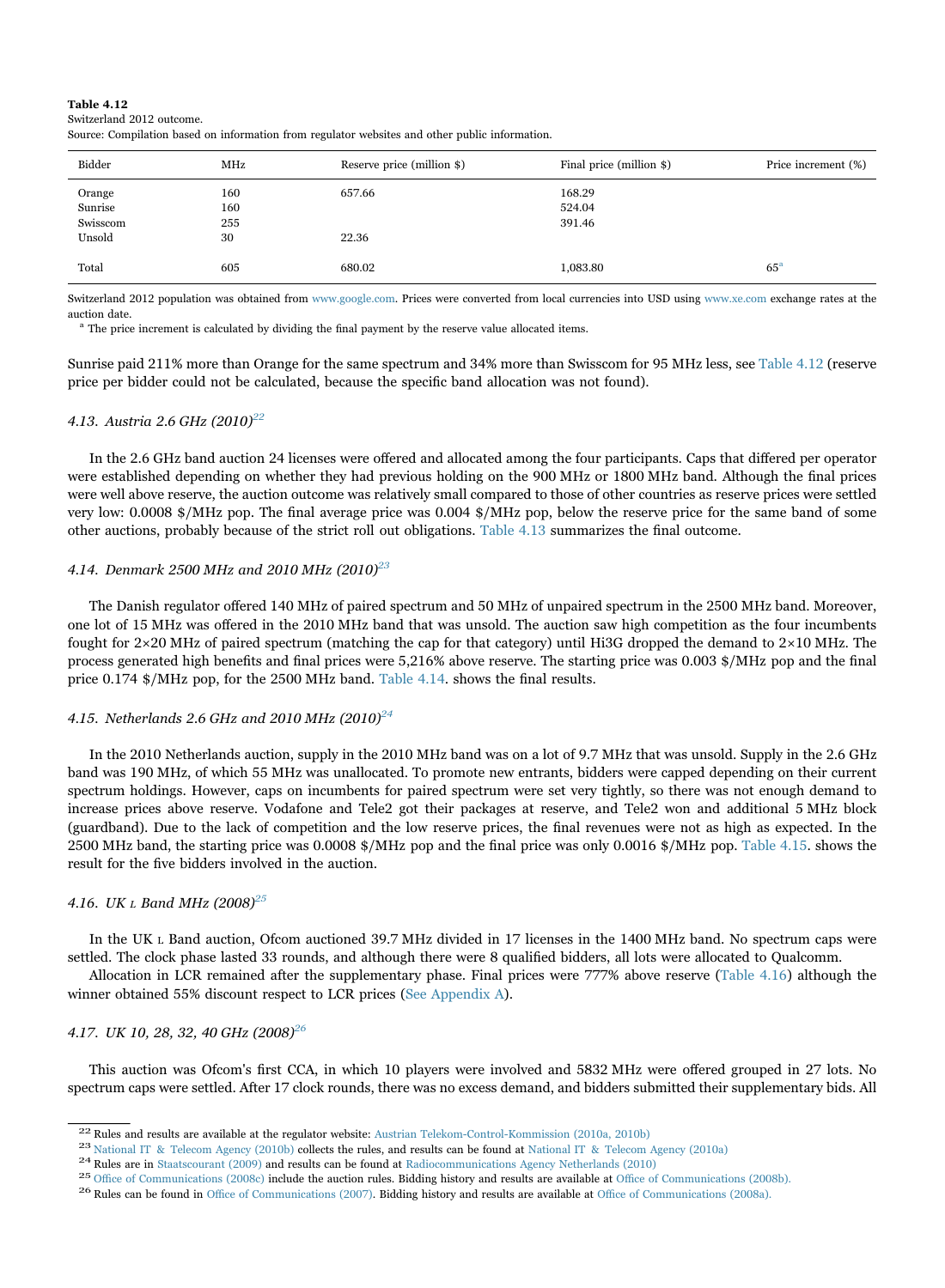<span id="page-17-0"></span>

| Table 4.13                                                                                     |  |  |
|------------------------------------------------------------------------------------------------|--|--|
| Austria 2010 outcome.                                                                          |  |  |
| Source: Compilation based on information from regulator websites and other public information. |  |  |

| Bidder    | MHz | Reserve price (million \$) | Final price (million \$) | Price increment (%) |
|-----------|-----|----------------------------|--------------------------|---------------------|
| A1        | 65  | 3.38                       | 17.21                    | 410                 |
| T-Mobile  | 40  | 2.08                       | 14.61                    | 603                 |
| Orange    | 20  | 1.04                       | 5.20                     | 400                 |
| Hutchison | 65  | 3.38                       | 14.33                    | 324                 |
| Total     | 190 | 9.88                       | 51.36                    | 420                 |

Austria 2010 population was obtained from www.google.com. Prices were converted from local currencies into USD using www.xe.com exchange rates at the auction date.

#### <span id="page-17-1"></span>Table 4.14

Denmark 2010 outcome.

| Bidder  | MHz | Reserve price (million \$) | Final price (million \$) | Price increment (%) |
|---------|-----|----------------------------|--------------------------|---------------------|
| Hi3G    | 45  | 0.82                       | 1.28                     | 58                  |
| TDC     | 40  | 0.72                       | 60.38                    | 8,233               |
| Telenor | 50  | 0.91                       | 60.38                    | 6,567               |
| Telia   | 55  | 1.00                       | 60.93                    | 6,015               |
| Unsold  | 15  | 0.09                       |                          |                     |
|         |     |                            |                          |                     |
| Total   | 205 | 3.53                       | 182.98                   | $5,216^a$           |
|         |     |                            |                          |                     |

Denmark 2010 population was obtained from www.google.com. Prices were converted from local currencies into USD using www.xe.com exchange rates at the auction date.

<sup>a</sup> The price increment is calculated by dividing the final payment by the reserve value allocated items.

#### <span id="page-17-2"></span>Table 4.15

Netherlands 2010 outcome.

Source: Compilation based on information from regulator websites and other public information.

| Bidder     | MHz   | Reserve price (million \$) | Final price (million \$) | Price increment (%) |
|------------|-------|----------------------------|--------------------------|---------------------|
| Vodafone   | 20    | 0.27                       | 0.27                     | $\bf{0}$            |
| Zigo       | 40    | 0.54                       | 1.35                     | 152                 |
| T-Mobile   | 10    | 0.13                       | 0.15                     | 9                   |
| <b>KPN</b> | 20    | 0.27                       | 1.22                     | 355                 |
| Tele2      | 45    | 0.54                       | 0.54                     | 0                   |
| Unsold     | 64.7  | 0.80                       |                          |                     |
|            |       |                            |                          |                     |
| Total      | 199.7 | 2.54                       | 3.52                     | $102^{\rm a}$       |
|            |       |                            |                          |                     |

Netherlands 2010 population was obtained from www.google.com. Prices were converted from local currencies into USD using www.xe.com exchange rates at the auction date.

<sup>a</sup> The price increment is calculated by dividing the final payment by the reserve value allocated items.

#### <span id="page-17-3"></span>Table 4.16

UK L-Band 2008 outcome.

Source: Compilation based on information from regulator websites and other public information.

| Bidder   | MHz | Reserve price (million \$) | Final price (million \$) | Price increment (%) |
|----------|-----|----------------------------|--------------------------|---------------------|
| Qualcomm | 39. | 1.87                       | 16.40                    |                     |

UK 2008 population was obtained from www.google.com. Prices were converted from local currencies into USD using www.xe.com exchange rates at the auction date.

bidders won a package, but the LCR allocations and final awards were not the same. Final revenues were 75% above reserve but still lower than expected ([Table 4.17.](#page-18-2)). All bidders got a discount between 69% and 83% respect from LCR prices ([Appendix A](#page-20-1)) and some of them paid reserve prices.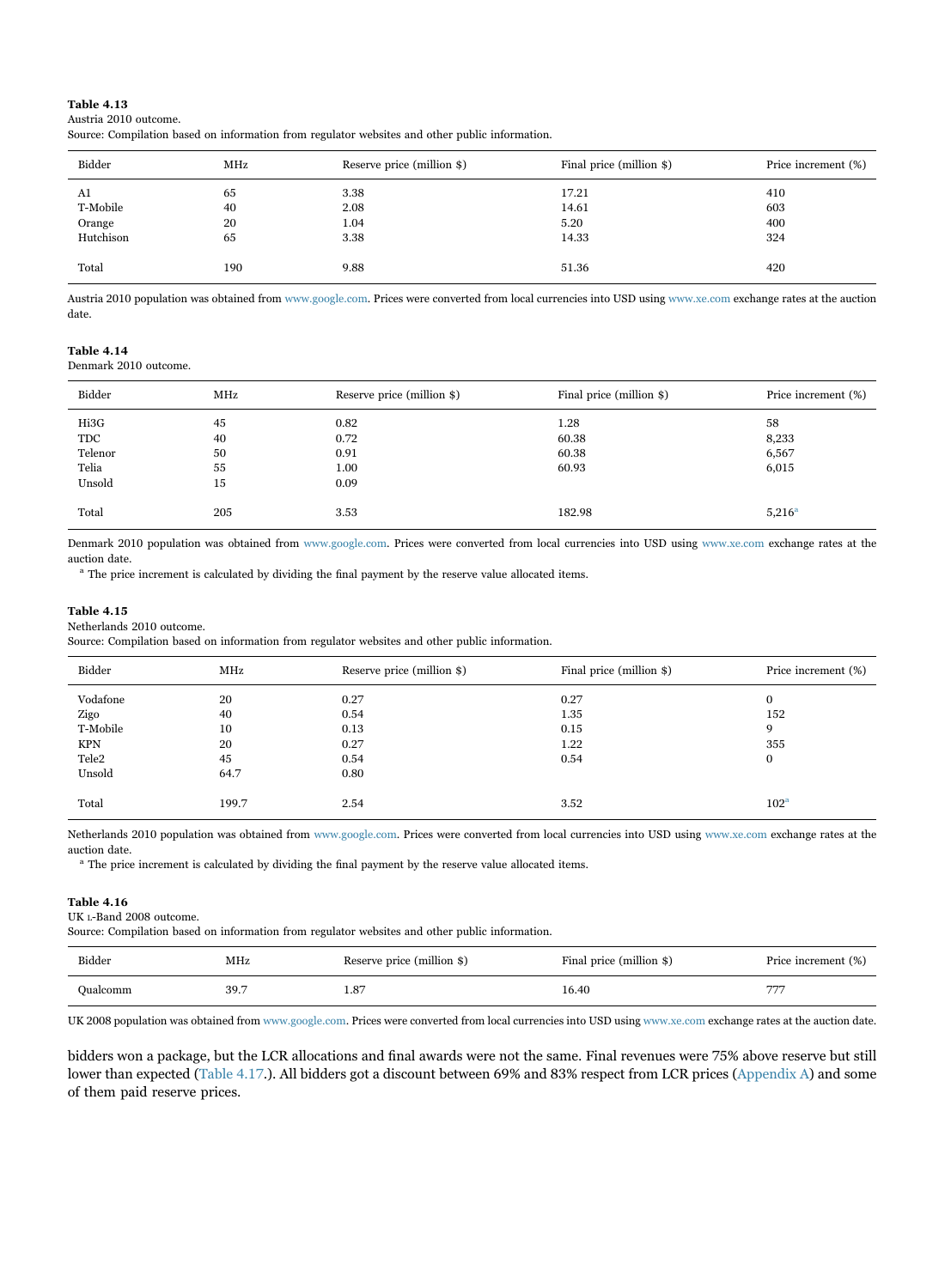<span id="page-18-2"></span>

| <b>Table 4.17</b> |                                                                                                |
|-------------------|------------------------------------------------------------------------------------------------|
|                   | UK 10 40 K 2008 outcome.                                                                       |
|                   | Source: Compilation based on information from regulator websites and other public information. |

| Bidder      | MHz   | Reserve price (million \$) | Final price (million \$) | Price increment (%) |
|-------------|-------|----------------------------|--------------------------|---------------------|
| Arqiva      | 448   | 0.45                       | 0.62                     | 40                  |
| <b>BT</b>   | 252   | 0.23                       | 0.53                     | 127                 |
| Digiweb     | 40    | 0.23                       | 0.51                     | 117                 |
| Faultbasic  | 224   | 0.12                       | 0.36                     | 205                 |
| Orange      | 504   | 0.17                       | 0.35                     | 99                  |
| T-Mobile    | 1,164 | 0.23                       | 0.23                     | $\mathbf{0}$        |
| Transfinite | 224   | 0.04                       | 0.08                     | 95                  |
| <b>UKBB</b> | 2,000 | 0.06                       | 0.06                     | $\mathbf{0}$        |
| MLL         | 752   | 0.04                       | 0.04                     | $\mathbf{0}$        |
| Red-M       | 224   | 0.02                       | 0.02                     | $\boldsymbol{0}$    |
|             |       |                            |                          |                     |
| Total       | 5,832 | 1.59                       | 2.79                     | 75                  |

UK 2008 population was obtained from www.google.com. Prices were converted from local currencies into USD using www.xe.com exchange rates at the auction date.

#### <span id="page-18-0"></span>5. Pros and cons of CCAs: evidence of actual cases

### 5.1. CCA advantages

The CCA has proven to be a good allocation mechanism that solves many of the problems found in previous models. First, it enables the offering of heterogeneous lots (substitutes and complement items), eliminating the exposure problem, as all bids are made for complete packages, thus avoiding the risk of winning only part of the demanded lots.

Setting generic and technology neutral lots allows bidders to substitute items and enables the auction itself to determine how the spectrum is organized. Thus, regulators no longer have to present fixed band plans, which could result in inefficiency.

With the clock phase, bidders solve the package discovery problem, because as the price increases, bidders can discover their own demand and substitute lots according to relative prices.

The supplementary phase allows bidders to fully express their preference, as they can increase their bids for packages they already bid on in the clock phase and can bid for new packages. Finally, in the assignment stage, specific lots are awarded to winning bidders, allowing regulators to allocate contiguous lots.

### <span id="page-18-1"></span>5.2. Advantages that did not work as expected

However, from a theoretical point of view, the CCA has two fundamental qualities that, in practice, have been threatened: price discovery and truthful bidding.

#### 5.2.1. Price discovery

One of the great advantages of the clock phase is that, combined with an effective activity rule, it favors price discovery. However, an argument against CCAs is that LCR prices do not always provide helpful information about final prices, because the second price rule is implemented.

This is what has happened in many of the auctions conducted. [Table 5.1](#page-18-3). shows final price discounts with respect to LCR for those auctions in which full bidding information is available. Except for Mexico, where there was only one round, the auctions experienced discounts of between 29% and 79%. This table shows the discounts grouped for all bidders per auction, but when the analysis is performed per bidder, the dispersion is even greater. For example, in the 2015 Canadian auction, TBayTel paid LCR prices, while Corridor's discount was 83.32%. [Appendix A](#page-20-1) includes the discount per bidder in these auctions.

#### 5.2.2. Truthful bidding

Another expected advantage of CCAs is that bidders have the incentive to bid truthfully in the clock phase (because of the activity

### <span id="page-18-3"></span>Table 5.1

Final payment discounts with respect to LCR prices.

Source: Compilation based on information from regulator websites and other public information.

| Year | Country    | $N^{\circ}$ rounds | LCR value sold (million \$) | Final payment (million \$) | Discount (%) |
|------|------------|--------------------|-----------------------------|----------------------------|--------------|
| 2015 | Canada     | 39                 | 1,368.57                    | 599.78                     | 56           |
| 2014 | Canada     | 106                | 6,797.72                    | 4,816.62                   | 29           |
| 2013 | UK 4 G     | 52                 | 6,565.89                    | 3,820.60                   | 42           |
| 2008 | UK L Band  | 33                 | 36.66                       | 16.40                      | 55           |
| 2008 | UK 10 40 K | 17                 | 13.28                       | 2.79                       | 79           |
|      |            |                    |                             |                            |              |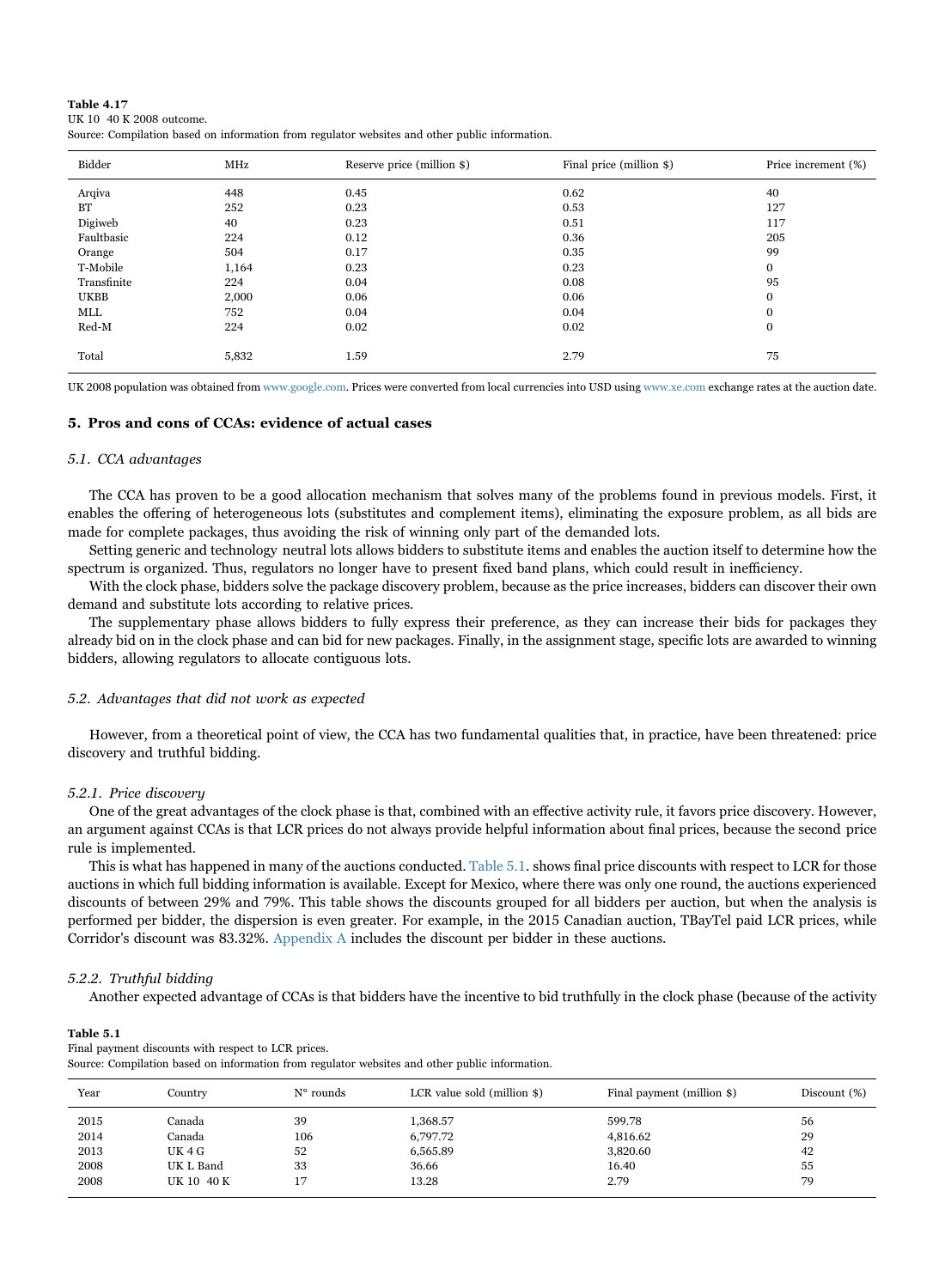<span id="page-19-0"></span>

| Year | Country    | $N^{\circ}$ bidders | $N^{\circ}$ SP bids | Average number of SP bid |
|------|------------|---------------------|---------------------|--------------------------|
| 2016 | Mexico     |                     | 6                   | 3                        |
| 2015 | Canada     | 11                  | 1332                | 121                      |
| 2014 | Canada     | 10                  | 1209                | 120                      |
| 2013 | UK 4 G     |                     | 277                 | 39                       |
| 2008 | UK L Band  | 8                   | 34                  | 4                        |
| 2008 | UK 10 40 K | 10                  | 712                 | 71                       |

rules) and in the supplementary phase (because of the second price rule).

However, in the clock phase, many of the real cases only implemented the eligibility point activity rule causing some bidders to be unable to bid according to their true valuations in some rounds.

Moreover, if the revealed preference activity rule with respect to the LCR is implemented in the supplementary phase, supplementary bids cannot modify the LCR allocation if:

• there is no excess demand in the LCR.

• there is excess demand in the LCR but bidders are informed about unallocated items and submit safe bids.

Therefore, if the allocation is fixed, according to the second price rule, a bidder's payment only depends on the bids of the others. Then bidders could have incentives to deviate from truthful bidding and instead engage spiteful bidding to try to increase their rivals' prices without risk. Among the authors who analyze how bidding behavior deviates from truthful bidding, both in theoretical and experimental work and with reference to real auctions, we highlight ([Bichler et al., 2013; Kroemer et al., 2016](#page-21-2); [Levin and Skrzypacz](#page-22-1) [2014\)](#page-22-1). Hence, truthful bidding is not an attribute in CCAs.

Some of these authors also mentioned the "missing bids" problem, as the data reveal that bidders tend to make fewer supplementary bids than they would if they had really been following their preference structure. This has a negative impact on revenues. Furthermore, Scheff[el et al. \(2012\)](#page-22-35), report on laboratory experiments comparing the Combinatorial Clock auction, the Hierarchical Package Bidding format, and an auction format with pseudo dual prices in large value models with 18 items. They found the limited number of packages that bidders evaluate to be the greatest barrier to efficiency, much more so than differences in the auction formats.

[Table 5.2](#page-19-0). indicates the average number of supplementary bids submitted in each CCA for which bidding history information is available.

To solve the missing bids problem, [Ausubel and Baranov \(2014b\)](#page-21-3) proposed combining mutually exclusive and non mutually exclusive bids (XOR and OR bidding language). The goal with this innovation is to enable bidders to bid easily for a higher number of packages. This option is particularly relevant in countries with regional licenses, such as Australia and Canada, where there are a large number of items. The OR bidding option can be implemented as the possibility that bidders have to specify various OR bids as increments on top of their final clock package. Nevertheless, in order to guarantee the success of this option, it is important to incorporate various controls over the OR bids submission, such as: total size limit or total budget limit. Furthermore, an appropriate activity rule for OR bids must be designed. The combination of XOR and OR bids was implemented in 2015 in Canada, but only 3 of the 11 bidders used the OR option, and a total of 5 OR collections were submitted.

# 5.3. Other reviews

One common critique to CCAs is that this auction mechanism violates the "law of one price", as bidders do not pay the same price for identical lots, resulting in frequently embarrassing outcomes. Some examples are presented below:

- Canada 2014: Important differences can be found when comparing the results of the three incumbents bidding on all areas. Rogers paid \$3,000 million for 264 MHz of paired spectrum. For the same amount of spectrum (180 MHz paired plus 84 MHz unpaired), Telus paid 65% less. Bell paid 83% less than Rogers for 190 MHz paired and 84 MHz unpaired.
- Switzerland 2012: Orange and Sunrise won 160 MHz across bands, but Sunrise paid 3.1 times more than Orange. Swisscom was awarded 255 MHz and paid 25% less than Sunrise for a package that included significantly more 1800 MHz and 2.1 GHz spectrum.
- Netherlands 2010: Thirteen lots of 2×5 MHz were allocated in the 2.6 GHz band. Vodafone, T Mobile and Tele2 won two, one and four lots, respectively, at approximately reserve. Zigo and KPN obtained four and two lots, paying 1.5 and 3.5 times reserve, respectively.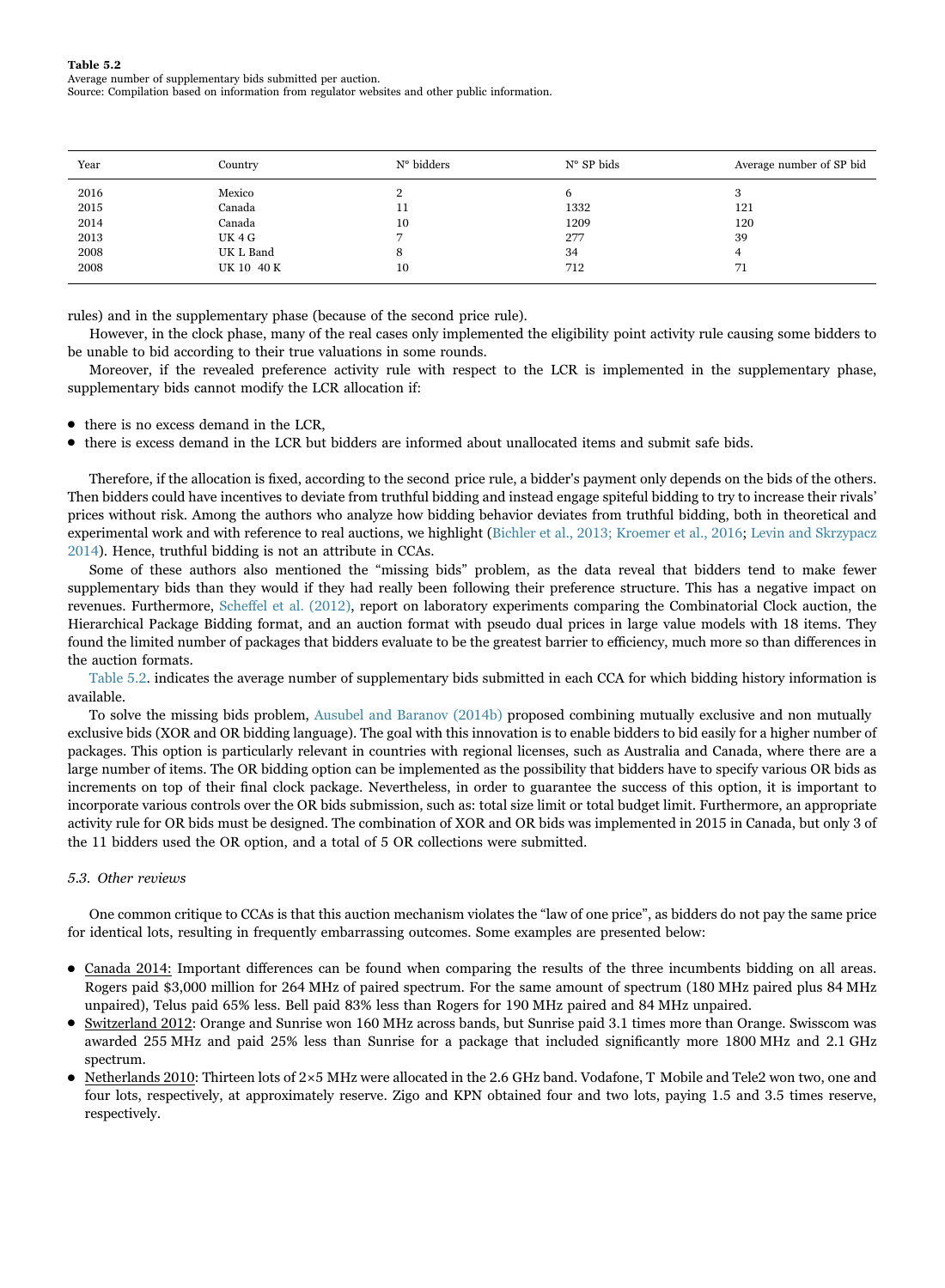Finally, another problem that has been highlighted in some countries is that, if only the Relative Cap activity rule is implemented, there may be a large difference between final and LCR allocation. This creates a feeling of lack of control, as bidders do not have the option to react after the supplementary phase. The UK 2013 and UK 2008 10 40 K auctions are clear examples.

### <span id="page-20-0"></span>6. Conclusions

After a decade since the CCA was first presented, it is time to analyze the results. Over previous designs, the CCA has proven to be an innovative model that solves many of the problems identified. This mechanism has many of the desired advantages in these processes: bidders have the ability to set the band plans as generic, and natural technology lots can be offered; it mitigates the exposure problem that appears when auctioning complements items; the clock phase helps with the package discovery problem; and the assignment stage allows contiguous lots to be awarded.

However, the experience of recent years also indicates that the model has important weaknesses. A main concern, under certain activity rules, is that the allocation of the last clock round cannot be changed with supplementary bids. Thus, with a second price rule, instead of the desired truthful bidding behavior, bidders are incentivized to engage spiteful bidding to increase their rivals' prices without any risk (or very low). Price discovery has also been a missing attribute in many cases as large discounts can been found in final prices with respect to LCR as well as significant differences among bidders.

It is also important to remark that, as in any auction, details matter, and the final outcome will be largely affected by the design of key variables such as spectrum packaging policy, reserve price, demand limits, activity rules, transparency, price increment and pricing rules. All these practical implementations along with the market structure of each country will have a strong impact on the results.

Given this situation, some authors have already begun to present modifications to improve the actual model and overcome the disadvantages found. [Ausubel and Baranov \(2014b\)](#page-21-3) propose an evolution of the CCA with three main innovations. First, OR bids are combined with XOR bids. Second, the activity rule is based on the Generalized Axiom of Revealed Preference (GARP) instead of the Weak Axiom of Revealed Preference (WARP). Finally, an iterative first price rule is implemented. In the iterative pricing format the exposure calculation is computed in each round as the maximum amount that a bidder could ever have to pay to win a package if this were the final clock round of the auction. The main advantages of this approach are that it would reduce the tension between strict activity rules and second pricing and it reduces the importance of bidders' budget constraints.

[DotEcon \(2016\)](#page-22-36) proposed a new auction format, the Combinatorial Multi Round Ascending Auction (CMRA), which combines an iterative 'pay your bid' approach with a combinatorial bidding framework. This mechanism replaces the supplementary phase with an opportunity for bidders to submit bids for alternative packages during the clock phase, subject to constraints that link these new bids to the previous clock prices. In May 2016, the Danish Energy Agency published a draft indicating that this auction mechanism will be implemented to allocate 2×64.9 MHz in the 1800 MHz band.<sup>2</sup>

Finally, led by professor Paul Milgrom, the United States Federal Communications Commission (FCC) has implemented the ambitious "incentive auction". This is a completely novel approach in the market. It buys back spectrum from television stations (reverse auction) and repackages it, releasing new spectrum available for auction to the telecom industry (forward auction). First, an initial clearing target is decided. Then, prices fall in the reverse auction until the supply equals the clearing target. Finally, prices rise in the forward auction. This exceptional auction design allows bidders to exchange spectrum at the same time that the band plan is organized.

Spectrum allocation mechanisms are evolving, and sophisticated solutions are being developed. Market designers are working hard to discover new processes that accomplished all the needs of this complex market and regulators' spectrum policies. Future research will be required in order to validate these new proposals.

#### Acknowledgements

The authors want to thank professor Paul Milgrom for his helpful comments. This article has been partially funded by the Ministry of Science and Innovation (Spain), under the project reference number ENE2014 56126 C2 2 R.

#### <span id="page-20-1"></span>Appendix A. Final payment discounts respect to LCR prices

This section present the discount obtained for each bidder in their final payment respect to the LCR values. [Table A.1](#page-21-12). shows data for the auctions held in Canada, in which significant differences can be found among bidders.

[Table A.2](#page-21-13). displays the same information for the UK auctions in which differences among bidders in the same auctions are not that significant. It can be argued that while the clock phase did not help disclose information on final prices, it served as indicator on relative prices.

This analysis has only been done for these auctions in which the full bidding history is available.

<span id="page-20-2"></span><sup>27</sup> http://www.ens.dk/auktion-frekvenser-1800-mhz-baandet (last accessed on 26 Jun 2016).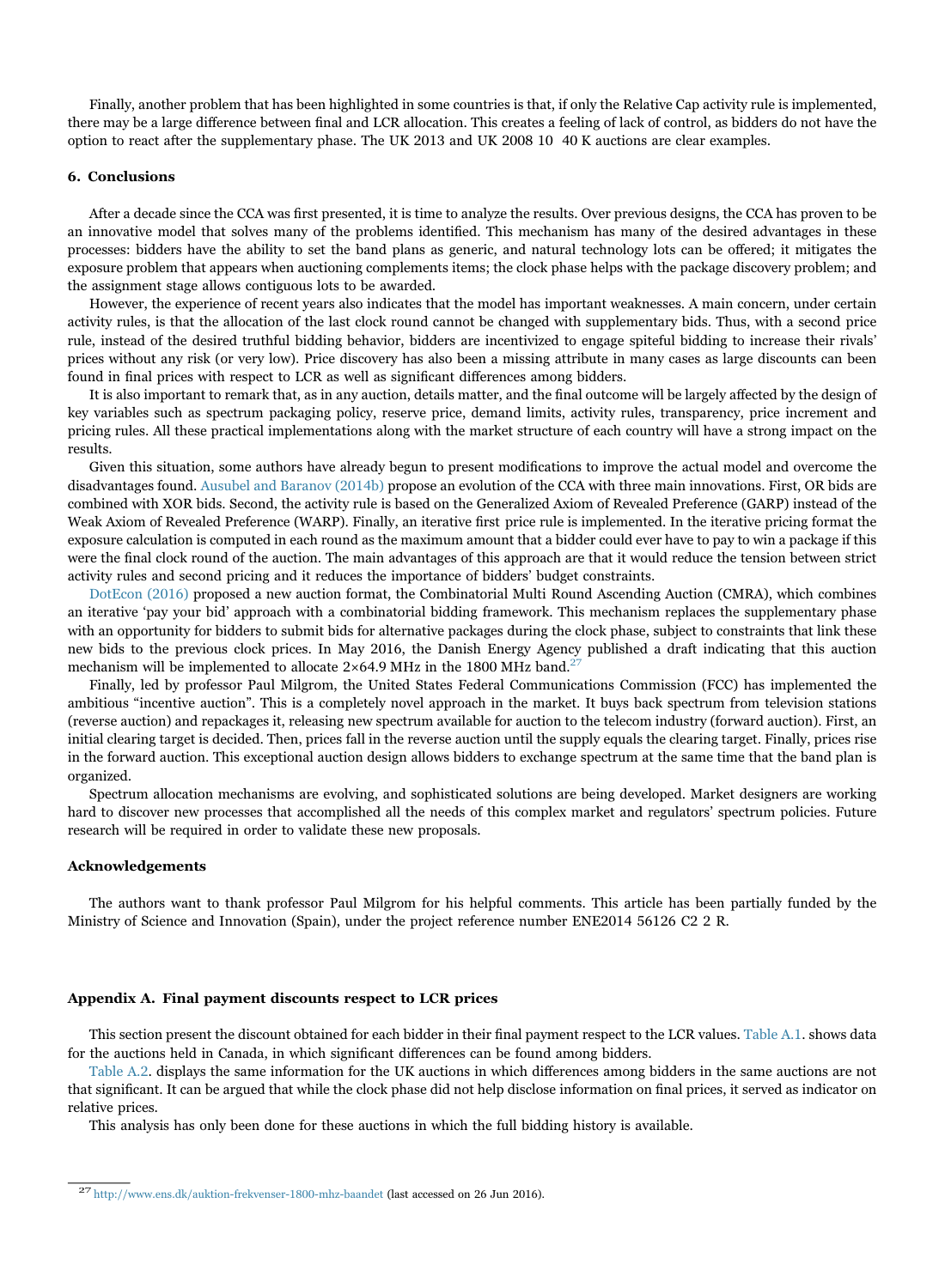#### <span id="page-21-12"></span>Table A.1

Final payment discount respect to LCR prices in the Canadian auctions. Source: Compilation based on information from regulator websites and other public information.

| Bidder       | CANADA 2015 | CANADA 2014 |
|--------------|-------------|-------------|
| Bell         | 62.34%      | 60.0%       |
| <b>Bragg</b> | 60.13%      | 47.7%       |
| Corridor     | 83.32%      |             |
| MTS          | 14.07%      | 19.2%       |
| Rogers       | 67.22%      | 16.3%       |
| TBayTel      | 0.00%       |             |
| <b>TELUS</b> | 53.89%      | 26.8%       |
| Videotron    | 57.52%      | 50.2%       |
| Xplornet     | 60.50%      |             |
| Feenix       |             | 17.9%       |
| Sasktel      |             | 36.6%       |

#### <span id="page-21-13"></span>Table A.2

Final payment discount respect to LCR prices in UK auctions.

Source: Compilation based on information from regulator websites and other public information.

| Bidder      | UK 2013 | <b>UK 2008 L Band</b> | UK 2008 10 40 K |
|-------------|---------|-----------------------|-----------------|
| EE          | 44.81%  |                       |                 |
| H3G         | 46.81%  |                       |                 |
| Niche       | 49.36%  |                       |                 |
| Telefonica  | 34.99%  |                       |                 |
| Vodafone    | 39.91%  |                       |                 |
| Qualcomm    |         | 55%                   |                 |
| Arqiva      |         |                       | 81.58%          |
| BT          |         |                       | 69.19%          |
| Digiweb     |         |                       | 71.74%          |
| Faultbasic  |         |                       | 76.92%          |
| Orange      |         |                       | 77.09%          |
| TMobile     |         |                       | 83.02%          |
| Transfinite |         |                       | 79.38%          |
| <b>UKBB</b> |         |                       | 80.13%          |
| MLL         |         |                       | 75.97%          |
| Red-M       |         |                       | 72.97%          |
|             |         |                       |                 |

#### References

- <span id="page-21-7"></span>Agency for communication networks and services of the Republic of Slovenia (AKOS) (2013). Draft Information Memorandum. public tender for the award of radio frequencies for provision of public communications services in radio frequency bands 800 MHz, 900 MHz, 1800 MHz, 2100 MHz AND 2600 MHz, with a Public Auction. Retrieved June 22, 2016 〈http://www.akos-rs.si/files/APEK eng/Radio/IM-annexes-auction-rules.pdf〉
- <span id="page-21-8"></span>Australian Communications and Media Authority (ACMA) (2012). Radiocommunications (Spectrum Licence Allocation-Combinatorial Clock Auction) Determination 2012. Retrieved May 7, 2016 (〈https://www.legislation.gov.au/Details/F2012L02548/Download〉)
- Australian Communications and Media Authority (ACMA). (2013a). Auction Guide. 1 100. Retrieved 〈http://www.acma.gov.au/~/media/Spectrum Licensing Policy/Information/pdf/Auctionguide pdf.pdf〉
- <span id="page-21-9"></span>Australian Communications and Media Authority (ACMA) (2013b). Digital Dividend Auction results. Retrieved June 26, 2016 (〈http://www.acma.gov.au/Industry/ Spectrum/Digital-Dividend-700MHz-and-25Gz-Auction/Reallocation/digital-dividend-auction-results〉)
- <span id="page-21-11"></span>Austrian Telekom-Control-Kommission (TKK) (2010a). 2600 MHz (2010) Auction Results. Retrieved June 27, 2016 (〈https://www.rtr.at/en/tk/FRQ 2600MHz 2010 AE〉)

Austrian Telekom-Control-Kommission (TKK) (2010b). Auction Procedure for Frequency Assignments in the 2.6 GHz Band. Retrieved June 25, 2016 (〈https://www. rtr.at/en/tk/FRQ 2600MHz 2010 VA/26739 F4 08 Webversion nonbinding Rules of Procedure 2 6GHz.pdf〉)

<span id="page-21-10"></span>Austrian Telekom-Control-Kommission (TKK) (2013a). Auction Procedure for Frequency Assignments in the 800 MHz, 900 MHz and 1800 MHz Bands. Retrieved June 25, 2016 ( $\frac{\text{th}}{2}$  /www.rtr.at/en/tk/multibandauktion AF/27891 F1 11 AuctionRules Web Multibandauction 2013.pdf)

Austrian Telekom-Control-Kommission (TKK). (2013b). Multiband Auction 800/900/1800 MHz (2013) - Auction Results. Retrieved (〈https://www.rtr.at/en/tk/ multibandauktion ergebnis〉)

<span id="page-21-5"></span>Lawrence M. Ausubel & Oleg V. Baranov. 2014a. A practical guide to the combinatorial clock auction

<span id="page-21-3"></span><span id="page-21-0"></span>Ausubel, Lawrence M., & Baranov, Oleg V. (2014). Market design and the evolution of the combinatorial clock auction. American Economic Review, 104(5), 446 451. Lawrence M. Ausubel & Peter Cramton. (2011). Activity rules for the combinatorial clock auction

<span id="page-21-4"></span>Ausubel, L. M., Cramton, P., & Milgrom, P. (2006). The clock-proxy auction: a practical combinatorial auction design. , in: Cramton, P., Shoham, Y., & Steinberg, R. (Eds.). (2006). Combinatorial Auctions Retrieved. . Cambridge MIT Press, 17 40 Retrieved〈http://works.bepress.com/cgi/viewcontent.cgi?article=1036 & context=cramton〉.

<span id="page-21-2"></span>Bichler, Martin, Shabalin, Pasha, & Wolf, Jürgen (2013). Do core-selecting combinatorial clock Auctions always lead to high efficiency? An experimental analysis of spectrum auction designs.. Experimental Economics, 16(4), 511 545.

<span id="page-21-1"></span>Cramton, P. (2013). Spectrum Auction Design.. Review of Industrial Organization, 42(2), 161 190.

<span id="page-21-6"></span>Cramton, P., Kwerel, E., Rosston, G., & Skrzypacz, A. (2011). Using spectrum auctions to enhance competition in wireless services. Journal of Law and Economics, 54(4) (S167 88. Retrieved)〈http://www.jstor.org/stable/10.1086/661939〉.